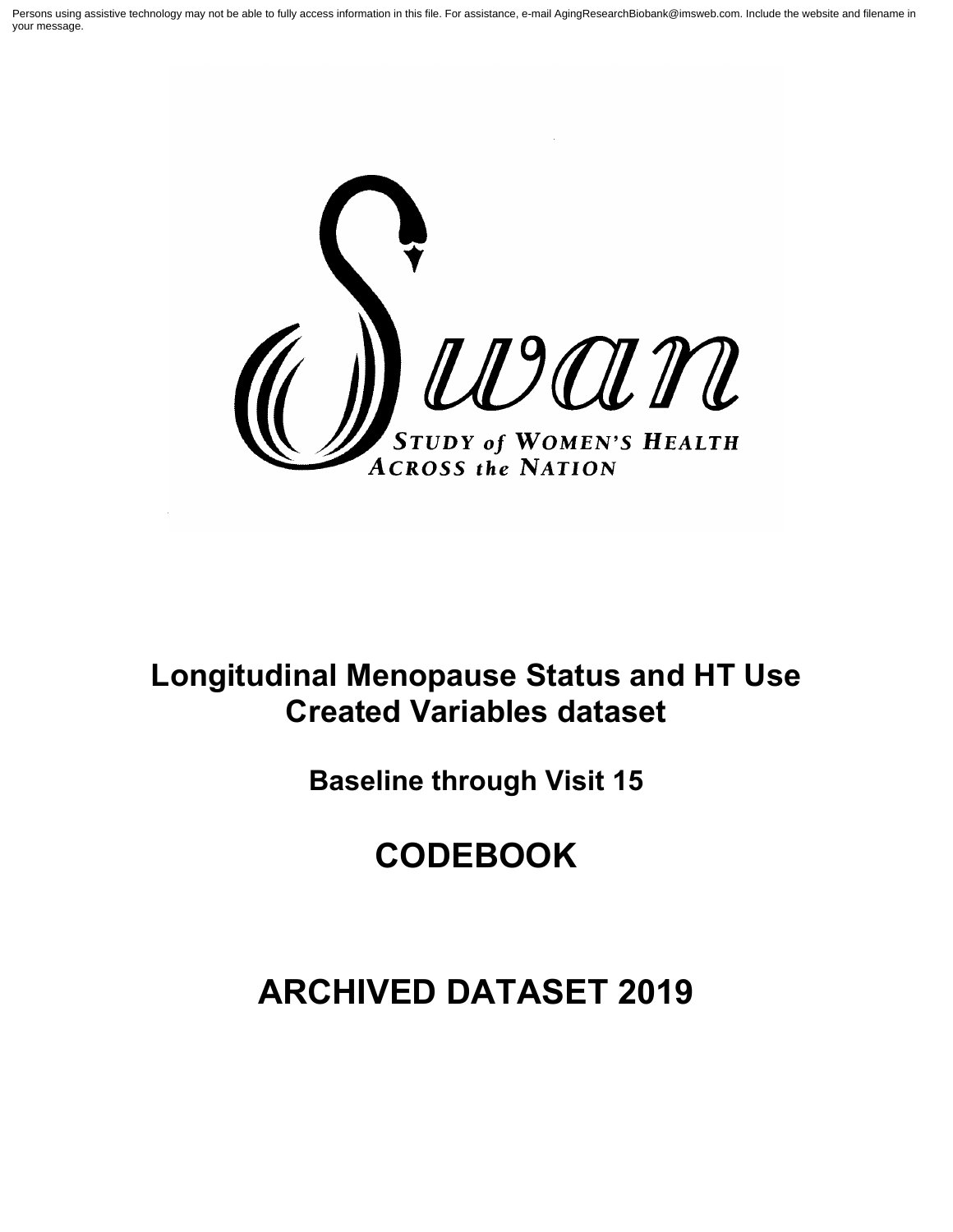## **PAGE INTENTIONALLY BLANK**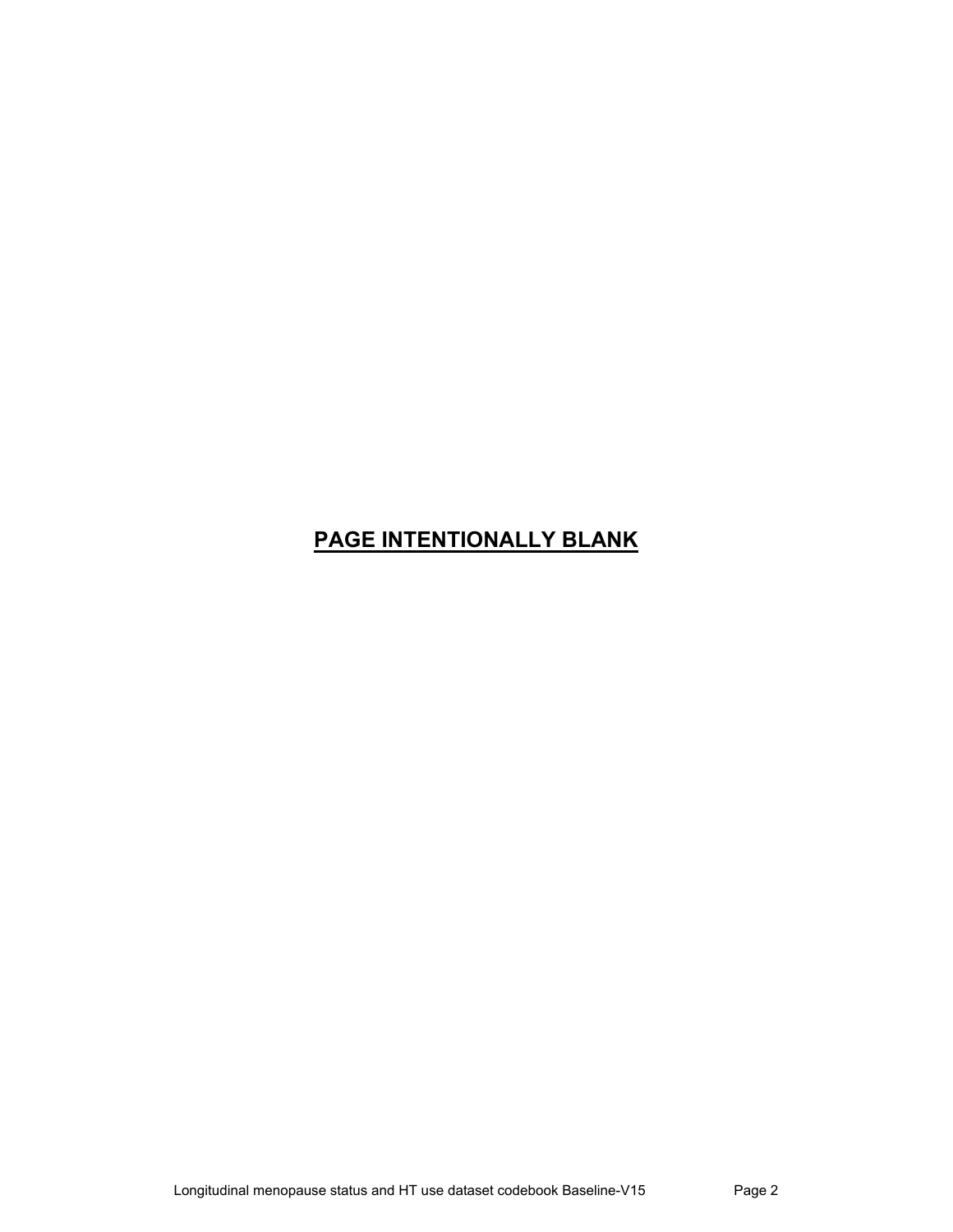## **DOCUMENTATION FOR THE SWAN LONGITUDINAL MENOPAUSAL STATUS DATASET**

This dataset contains created variables related to menopause status and hormone therapy (HT) use. It is a longitudinal dataset, meaning that it contains multiple rows of data per ID. Specifically, each participant may contribute up to 16 lines of data (corresponding to baseline through visit 15 annual interview data).

#### *Differences from the prior release of the Menopause Status archive dataset (nialmst2018):*

- Visit 15 was added
- Only two women from Visit 16 who were still menstruating were added to this dataset.

#### *Who is included in the public use dataset:*

The dataset contains information for the 3,302 women from the seven clinical sites participating in the SWAN longitudinal study. The sites include Boston, MA, Pittsburgh, PA, Oakland and Los Angeles, CA, Detroit, MI, Chicago, IL, and Newark, NJ.

#### *How this codebook is constructed:*

This documentation section contains in depth explanation of the Final Menstrual Period (FMPDAY) and Hormone Therapy (HT) use. A list describing the variables used to create these variables is also provided, along with an interview questionnaire on which many of the variables are based. Note that none of those variables are available in this dataset (they can be retrieved from each visit's dataset).

The assigned participant ID has been replaced with a randomly generated ARCHID in order to protect participant privacy. The *baseline* interview date is denoted as day 0 and is used as the basis for all other dates. A variable describing the race/ethnicity of participants (RACE) and study site (SITE) were added from the Screener dataset.

#### *Missing data coding:*

Original missing codes (-1: not applicable, -7: refused, -8: don't know, -9: missing) have been recoded to SAS missing codes (.B: not applicable, .D: refused, .C: don't know, and .A: missing).

*NOTE: Please be aware that there was for the Newark, NJ women a gap of 2-3 visits between Visits 06 and 09. This might affect the accuracy of the created variables.*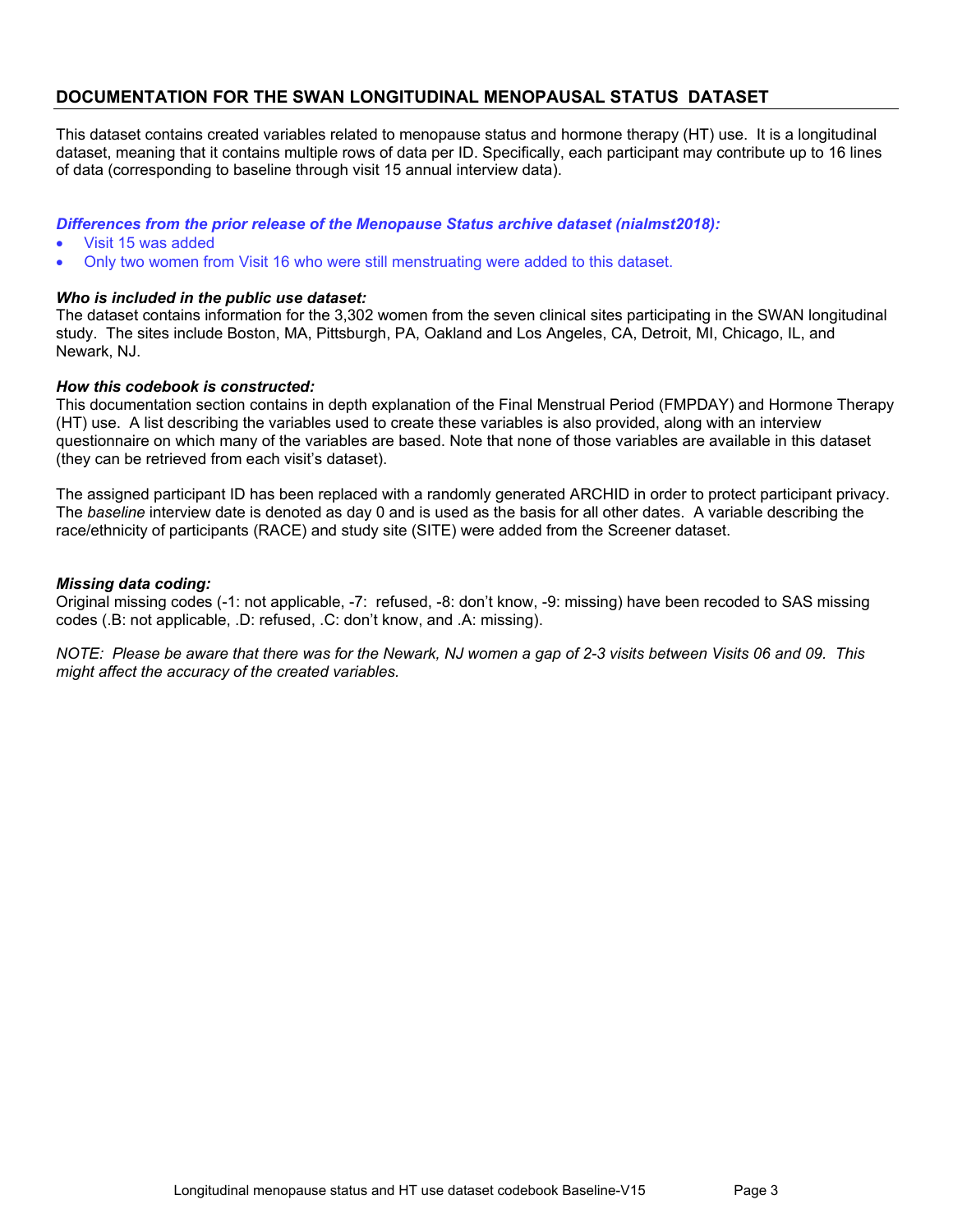## **Variables included in the dataset**

| Variable       | <b>Meaning and some description</b>                                                                                                                             | <b>Codes</b>                                                 |
|----------------|-----------------------------------------------------------------------------------------------------------------------------------------------------------------|--------------------------------------------------------------|
| <b>ARCHID</b>  | Participant ID                                                                                                                                                  |                                                              |
| <b>VISIT</b>   | Study visit                                                                                                                                                     | '00'= Baseline to '16'= Visit 16                             |
| <b>AGE</b>     | Age at Visit                                                                                                                                                    |                                                              |
| <b>RACE</b>    | Race/Ethnicity                                                                                                                                                  | $1 = Black$                                                  |
|                |                                                                                                                                                                 | 2= Chinese/Chinese American                                  |
|                |                                                                                                                                                                 | 3= Japanese/Japanese American                                |
|                |                                                                                                                                                                 | 4= White Non-Hispanic                                        |
|                |                                                                                                                                                                 | 5= Hispanic                                                  |
| <b>SITE</b>    | Study site                                                                                                                                                      | $\overline{11}$ = Detroit, MI                                |
|                |                                                                                                                                                                 | 12= Boston, MA                                               |
|                |                                                                                                                                                                 | 13= Chicago, IL                                              |
|                |                                                                                                                                                                 | 14= Oakland, CA                                              |
|                |                                                                                                                                                                 | 15= Los Angeles, CA                                          |
|                |                                                                                                                                                                 | 16= Newark, NJ                                               |
|                |                                                                                                                                                                 | 17= Pittsburgh, PA                                           |
| <b>INTDAY</b>  | Annual interview completion day                                                                                                                                 | Day                                                          |
| <b>LMPDAY</b>  | Last reported bleeding day at each visit.                                                                                                                       | Day                                                          |
| <b>HRMUSER</b> | Whether or not the participant reports HT use since last visit, including birth                                                                                 | $\overline{0}$ = No                                          |
|                | control.                                                                                                                                                        | $1 = Yes$                                                    |
| <b>MSTATUS</b> | <b>Menopause status</b> – is determined from questions on bleeding patterns, current                                                                            | 1 = Post by BSO (Bilateral                                   |
|                | hormone use, pregnancy, breastfeeding, hysterectomy, and oophorectomy.                                                                                          | Salpingo Oophorectomy)                                       |
|                |                                                                                                                                                                 | 2 = Natural Post                                             |
|                | This variable distinguishes whether women have gone through menopause<br>naturally (MSTATUS=2, natural post) or had it surgically induced by having both        | 3 = Late Peri<br>$4 =$ Early Peri                            |
|                | ovaries removed (bilateral salpingo oophorectomy or BSO, where MSTATUS=1,                                                                                       | $5 = Pre$                                                    |
|                | post by BSO). Hysterectomy without BSO prior to an observed natural post is                                                                                     | $6$ = Pregnant/ breastfeeding                                |
|                | coded to 8 (unknown due to hysterectomy) since bleeding status cannot be<br>determined due to menstruation ceasing. Note, unilateral oophorectomy alone         | 7 = Unknown due to HT use<br>8 = Unknown due to hysterectomy |
|                | can still allow for determination of status by bleeding patterns, so no special                                                                                 |                                                              |
|                | coding is necessary.                                                                                                                                            |                                                              |
|                |                                                                                                                                                                 |                                                              |
|                | Menopause status is compared across visits, and no women were allowed to<br>move backwards in status (e.g. early peri at Visit 08 could not be pre at Visit 09) |                                                              |
|                |                                                                                                                                                                 |                                                              |
|                | Post by BSO - women with both ovaries removed (Bilateral Salpingo                                                                                               |                                                              |
|                | Oophorectomy or BSO) prior to natural post menopause                                                                                                            |                                                              |
|                | Natural Post - women who had no bleeding in the 12 months prior to the visit                                                                                    |                                                              |
|                | Late Perimenopause - women who had bleeding in the last 12 months prior to her                                                                                  |                                                              |
|                | visit but no bleeding in the past three months                                                                                                                  |                                                              |
|                | <b>Early Perimenopause</b> - women who had bleeding in the last three months but who                                                                            |                                                              |
|                | said their menstrual periods had become farther apart, closer together, more                                                                                    |                                                              |
|                | variable, or more regular                                                                                                                                       |                                                              |
|                | Premenopausal - women who reported bleeding in the past three months and who                                                                                    |                                                              |
|                | responded that their menstrual periods had stayed the same since their last visit                                                                               |                                                              |
|                | Pregnant/breastfeeding - women who reported a pregnancy since the last visit or                                                                                 |                                                              |
|                | are currently breastfeeding                                                                                                                                     |                                                              |
|                | Unknown due to HT use - pre- and perimenopausal women using hormones,<br>including birth control pills, estrogen, and progestin, patches and a few vaginal      |                                                              |
|                | hormones (for a full list, please refer to the section labelled 'List of drugs that                                                                             |                                                              |
|                | determine Hormone Therapy')                                                                                                                                     |                                                              |
|                | Unknown due to hysterectomy - women who reported hysterectomy without BSO                                                                                       |                                                              |
|                | prior to natural post                                                                                                                                           |                                                              |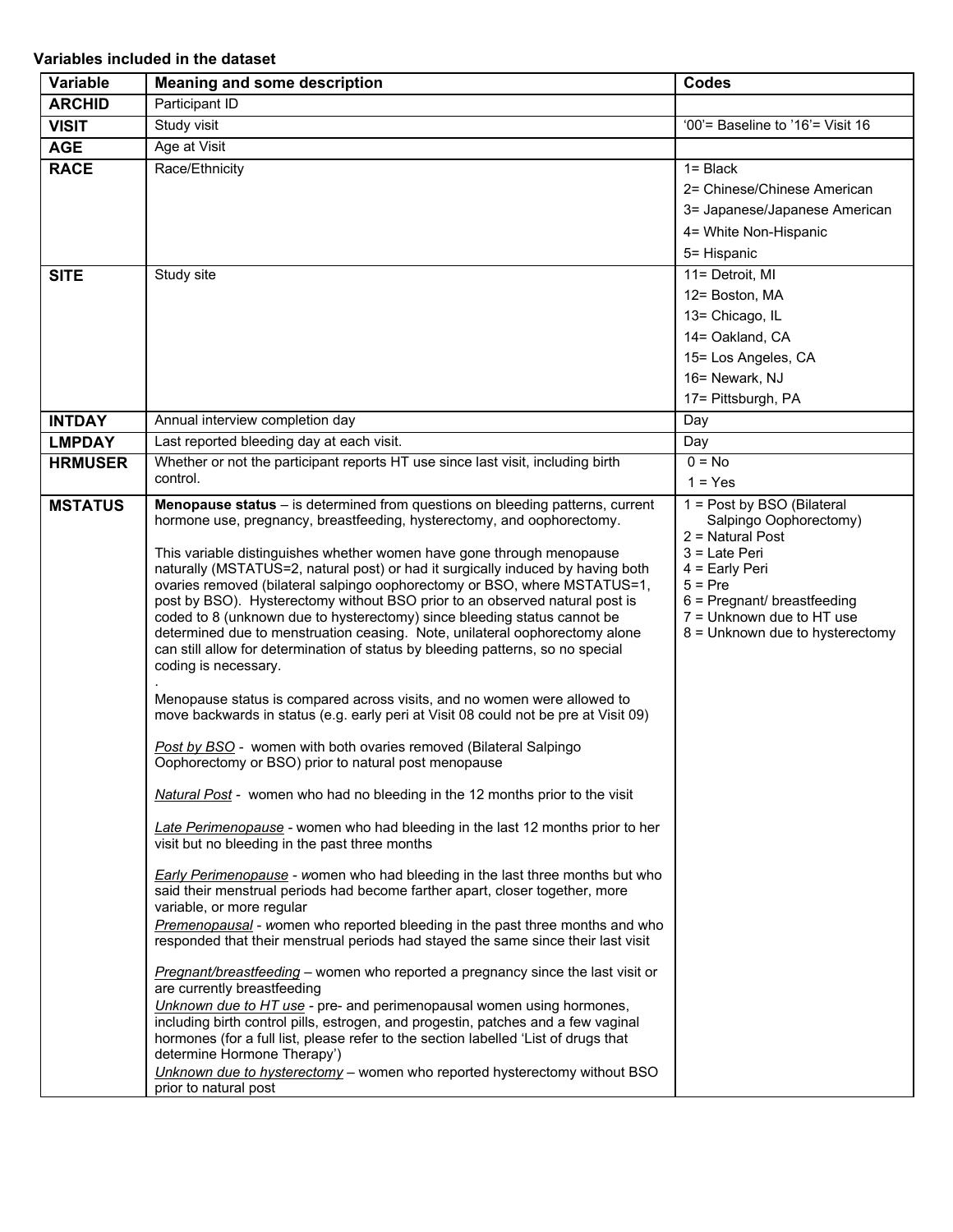| Variable       | <b>Meaning and some description</b>                                                                                                                                      | <b>Codes</b>         |
|----------------|--------------------------------------------------------------------------------------------------------------------------------------------------------------------------|----------------------|
| <b>FMPDAY</b>  | <b>DESCRIPTION OF HOW FMPDAY COMPUTED:</b>                                                                                                                               | Days                 |
|                | The final menstrual period day (FMPDAY) is only available for women who are                                                                                              |                      |
|                | classified as having made a 'clean' (not using HT) transition to post menopause.                                                                                         |                      |
|                |                                                                                                                                                                          |                      |
|                | FMPDAY is calculated when a woman who is not taking hormone therapy has<br>surpassed 12 months past the last remembered menstrual bleeding (LMPDAY).                     |                      |
|                | In most cases, the reported FMPDAY was taken from the variable LMPDAY for                                                                                                |                      |
|                | the visit immediately prior to the first visit that the participant was classified as                                                                                    |                      |
|                | post-menopausal.                                                                                                                                                         |                      |
|                | In a small number of cases, the participant reported bleeding since her last study                                                                                       |                      |
|                | visit, but provided a last bleeding date that was more than 12 months prior to the<br>current visit date. In these cases, the FMPDAY is the LMPDAY reported at that      |                      |
|                | visit (rather than at the prior visit).                                                                                                                                  |                      |
|                |                                                                                                                                                                          |                      |
|                | In addition, there were some cases, at the late peri visit immediately prior to the                                                                                      |                      |
|                | first post visit, where the participant reported no bleeding since her previous study<br>visit. We then consult the LMPDAY reported at that previous visit, and assuming |                      |
|                | that all other data is correct, this day is then the participant's FMPDAY.                                                                                               |                      |
|                |                                                                                                                                                                          |                      |
| <b>AGEFMP</b>  | The participant's age at their FMPDAY (either computed or imputed)                                                                                                       | Day                  |
|                |                                                                                                                                                                          |                      |
| <b>HTVNUMS</b> | The cumulative number of visits that the participant has reported HT use, including                                                                                      | Integer: $0 \sim 15$ |
|                | birth control.                                                                                                                                                           |                      |
|                | This variable was created as the summation of the variable HRMUSER in the                                                                                                |                      |
|                | annual Interview dataset from Visit 01 to Visit 15. Note that the variable is not<br>reset each time that a participant stops and then restarts HT use.                  |                      |
|                |                                                                                                                                                                          |                      |
|                | <b>V14 Note:</b> Visit 14 is INCLUDED in this cumulative HT use variable if there was                                                                                    |                      |
|                | enough information to set HRMUSER for Visit 14.                                                                                                                          |                      |

## **Note: FMPDAY and AGEFMP do not time vary. All the other variables are given by ID and visit.**

#### *Hormone Therapy (HT) Use and Cohort Eligibility*

Eligibility criteria for the study required that participants were not using HT in the months preceding study screening and the Baseline Interview. Specifically, participants who:

- a) reported any HT use in the three months prior to study screening or
- b) reported any HT use in the month prior to the Baseline Interview

were deemed ineligible for the longitudinal cohort *with the exception of three women who were discovered later on to have HT use reported in the 'Other Rx Med' category, and three more who were identified when the HRMUSER was expanded to include antineoplastics.*

By virtue of the eligibility criteria, all cohort participants will have a response of "No" to the Screener question: "In the past 3 months, have you taken any female hormones, including birth control pills?" and the baseline question pertaining to hormone use in the past month with the exception of the six mentioned in the above paragraph (in italics).

Some women reported having used HT more than three months prior to study screening. Data on "ever" HT use (including birth control pills) prior to SWAN is available on both the Screener and the Baseline Interview.

#### *HT Use Data: Annual Follow-Ups*

The main source of information regarding HT use in SWAN is the Annual Interview (visits 01-14) or the Rx/OTC/Vitamin/Supplement Medication Form (visits 12 and 13 and 15). At all follow-up visits participants are asked about their use of each type of HT: estrogen pills, estrogen by injection or patch, progestin pills, combination estrogen/progestin, birth control pills, and later on expanded to include other hormones that impact menstrual bleeding such as Selective Estrogen Receptor Modulators (SERMS), antineoplastic drugs with hormonal action, GNRH receptor analogues, and gonadotropins.

At each follow-up visit, a participant is classified as a "hormone user", in the variable *HRMUSER*, if she responds 'yes' to having taken at least one type of hormone since her last study visit.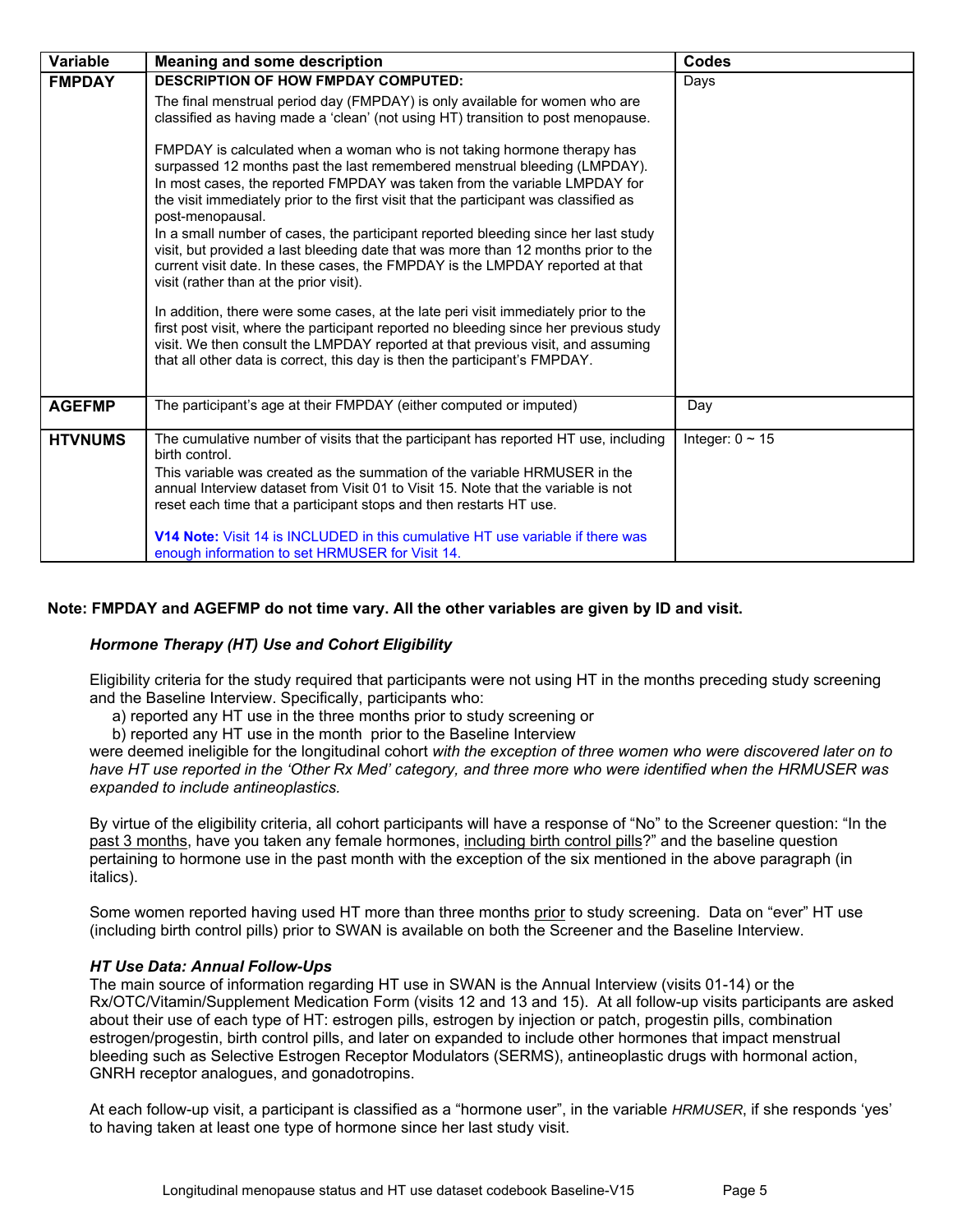## *HT Use Variables and Menopausal Status Classification*

1. Variables identifying hormone users:

- *HRMUSER* indicates participants who, since their last study visit, report having taken at least one of: estrogen pills, estrogen by injection or patch, progestin pills, combination estrogen/progestin, birth control pills, Selective Estrogen Receptor Modulators (SERMS), antineoplastic drugs with hormonal action, GNRH receptor analogues, or gonadotropins.
- *HRMUSER* does not indicate whether or not the participant has reported use at any prior visits.
- Menopause status *MSTATUS=7* (undetermined due to HT use) is NOT the same as *HRMUSER=1* (yes).

## 2. The current menopause status classification algorithm and HT use

- Participants who have had surgical menopause by bilateral salpingo oophorectomy, or BSO (*MSTATUS=1*) will be classified as *MSTATUS=1* at all future visits. This assignment is made irrespective of whether or not they report HT use at the time of, or following their surgery.
- Once assigned as post, a participant will remain post, unless she has surgery. The assignment of post is made irrespective of whether or not the participant reports any HT use. This has several implications:
	- a) HT users who have previously been classified as post will continue to be classified as post. They should be identified using *HRMUSER*.
	- b) Some women will report HT use at the first visit at which they are classified as post. In these cases, the post classification should be treated with caution, since the lack of bleeding (resulting in the post classification) could be associated with the reported HT use, and is not necessarily indicative of a 'true' change to post menopause. In addition, future status classifications (all of which will be post, unless the participant has surgery) should be viewed with some caution, due to the 'can't go backwards' in status rule.
- Participants with *MSTATUS=7* are only a subset of those who report hormone use. Hormone users should be identified using *HRMUSER*, not *MSTATUS=7*.
- With the exception of *MSTATUS=1* (post by BSO), and the application of the 'can't go backwards in status' rule (for example, a woman classified as late perimenopausal at visit 07 cannot be classified as early peri or premenopausal at visit 08), status classifications at each visit are made according to information provided at that visit. Specifically, the assignment of *MSTATUS=7* (undetermined due to HT use) is made solely based on reported bleeding and reported HT use since the last study visit. If a participant was classified as *MSTATUS=7* at her previous visit, but reports no HT use at the current visit, then her menopause status assignment at that visit will be based solely on bleeding information provided at that visit. The algorithm does not take into consideration the possible effects of prior hormone use on future status classifications. Therefore, the status classification assigned at visits following reported HT use (and particularly at the first visit following reported HT use) should be treated with caution. These assignments are possibly being affected by residual effects of the HT use.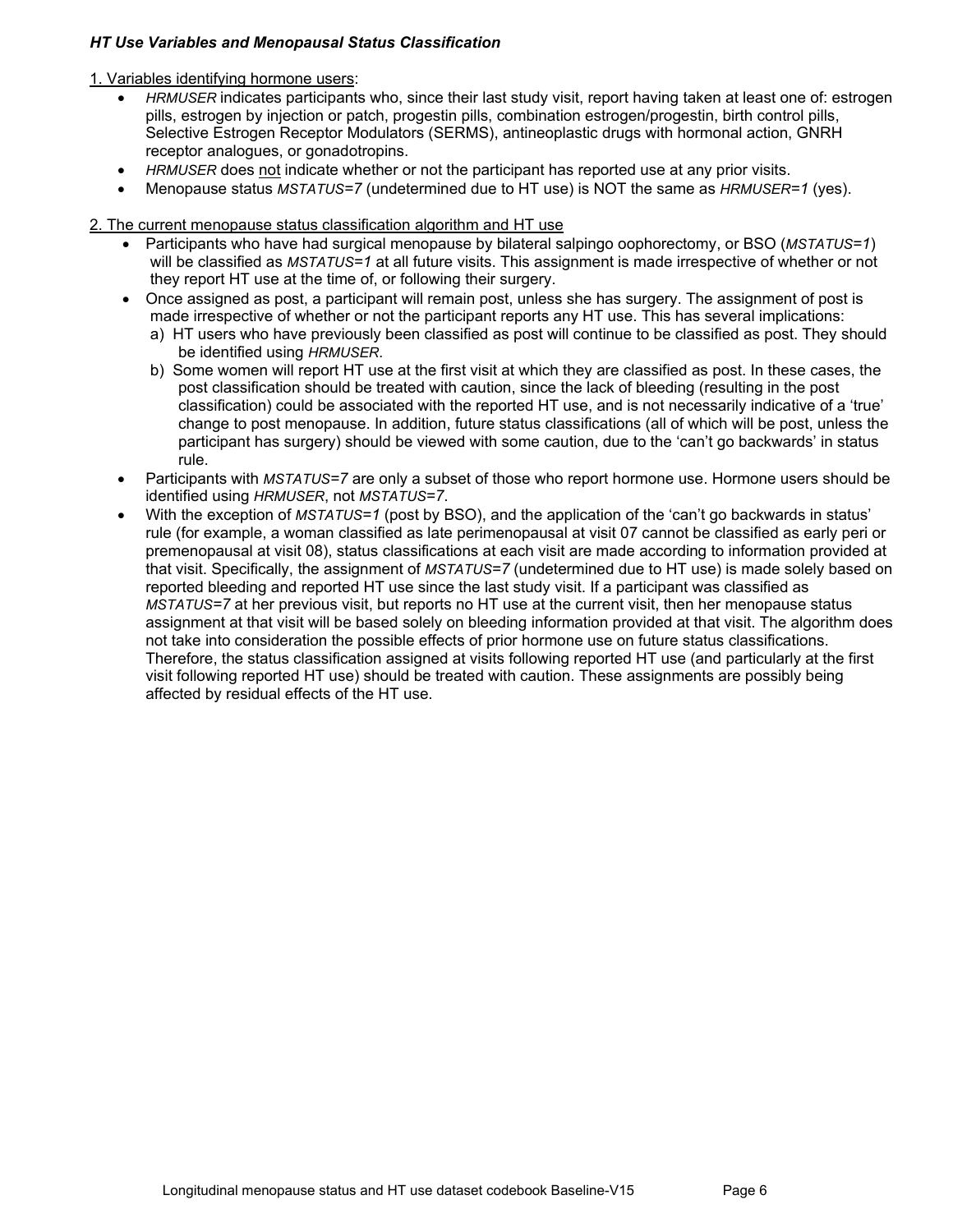## **List of drugs that determine Hormone Therapy (HRMUSER=1 specifically)**

| <b>ACTIVELLA</b>                        |
|-----------------------------------------|
| <b>ALESSE</b>                           |
| <b>ALORA TRANSDERMAL</b>                |
| <b>ALTAVERA</b>                         |
| <b>ALYACEN</b>                          |
| AMETHIA                                 |
| <b>AMETHYST</b>                         |
| <b>ANASTROZOLE</b>                      |
| ANGELIQ                                 |
| <b>APRI</b>                             |
| ARANELLE                                |
| <b>ARIMIDEX</b>                         |
| AROMASIN                                |
| <b>ASHLYNA</b>                          |
| <b>AVIANE</b>                           |
| <b>AYGESTIN</b>                         |
| <b>AZURETTE</b>                         |
| <b>BAI ZIVA</b>                         |
| <b>BEKYREE</b>                          |
| <b>BEYAZ</b>                            |
| BI-ESTROGEN/PROMETRIUM                  |
| <b>BIO-IDENTICAL ESTROGEN +</b>         |
| <b>TESTOSTERONE</b><br>SUBDERMAL PELLET |
| <b>BLISOVI</b>                          |
| <b>BREVICON</b>                         |
| <b>CAMRESE</b>                          |
| <b>CAMRESE LO</b>                       |
| CENESTIN                                |
| <b>CLIMARA PRO TRANSDERMAL</b>          |
| CLIMARA TRANSDERMAL                     |
| <b>CLOMID</b>                           |
| COMBIPATCH                              |
| <b>CONJUGATED ESTROGENS/</b>            |
| MEDROXYPROGESTERONE                     |
| <b>CRYSELLE</b>                         |
| <b>CYCLAFEM</b>                         |
| <b>CYCLESSA</b>                         |
| <b>CYCRIN</b>                           |
| <b>DASETTA</b><br><b>DAYSEE</b>         |
|                                         |
| <b>DEMULEN</b>                          |
| DEPO-PROVERA INJECTION                  |
| DESOGEN                                 |
| <b>DIVIGEL TOPICAL</b>                  |
| <b>ELINEST</b><br><b>EMOQUETTE</b>      |
|                                         |
| <b>ENPRESSE</b>                         |
| ENSKYCE                                 |

| <b>ESCLIM TRANSDERMAL</b>                |
|------------------------------------------|
| <b>ESTERIFIED ESTROGENS</b>              |
| ESTRACE (Not vaginal/topical)            |
| ESTRADERM M TRANSDERMAL                  |
| ESTRADERM TRANSDERMAL                    |
| ESTRADIOL (Not vaginal/topical)          |
| ESTRADIOL TRANSDERMAL                    |
| ESTRADIOL/NORETHINDRONE                  |
| ESTRADIOL/NORGESTIMATE                   |
| <b>ESTRATAB</b>                          |
| <b>ESTRATEST</b>                         |
| <b>ESTRATEST HS</b>                      |
| ESTRIOL/ESTRADIOL/ESTRONE                |
| TRANSDERMAL                              |
| <b>ESTROGEL TOPICAL</b>                  |
| ESTROGEN (Not vaginal/topical)           |
| <b>ESTROGEN INJECTION</b>                |
| ESTROGEN TRANSDERMAL                     |
| ESTROGEN/PROGESTIN                       |
| ESTROGENS CONJUGATED                     |
| <b>ESTROGENS CONJUGATED/</b>             |
| MEDROXYPROGESTERONE                      |
| <b>ESTROPIPATE</b>                       |
| <b>ESTROSTEP</b>                         |
| <b>ESTROSTEP FE</b>                      |
|                                          |
| <b>ETHINYL</b>                           |
| ESTRADIOL/NORETHINDRONE<br><b>EVISTA</b> |
| <b>EXEMESTANE</b>                        |
| <b>FARESTON</b>                          |
| <b>FEMARA</b>                            |
| <b>FEMCON FE</b>                         |
| <b>FEMHRT</b>                            |
| FEMPATCH TRANSDERMAL                     |
| FEMRING VAGINAL RING                     |
| <b>FERTINEX</b>                          |
| <b>FYAVOLV</b>                           |
|                                          |
| <b>GENERESS</b>                          |
| GIANVI<br>GILDAGIA                       |
|                                          |
| <b>GILDESS</b>                           |
| GONAL-F                                  |
| <b>HCG</b>                               |
| HCG SUBLINGUAL                           |
| <b>HMG/PROGESTERONE</b>                  |
| <b>HUMAN CHORIONIC</b><br>GONADOTROPIN   |
| <b>INTROVALE</b>                         |
| <b>JINTELI</b>                           |

| <b>JUNEL</b>         |
|----------------------|
| <b>KAITLIB</b>       |
| <b>KARIVA</b>        |
| <b>KLIOGEST</b>      |
| <b>KURVELO</b>       |
| <b>LARIN FE</b>      |
| <b>LASOFOXIFENE</b>  |
| LEENA                |
| <b>LESSINA</b>       |
| <b>LETROZOLE</b>     |
| LEUPROLIDE           |
| LEVLEN               |
| <b>LEVLITE</b>       |
| <b>LEVONEST</b>      |
| <b>LEVORA</b>        |
| LO LOESTRIN FE       |
| LO/OVRAL             |
| LOESTRIN             |
| <b>LOESTRIN FE</b>   |
| LOMEDIA              |
| LOW-OGESTREL         |
| <b>LORYNA</b>        |
| LOSEASONIQUE         |
| <b>LUPRON</b>        |
| <b>LUPRON DEPOT</b>  |
| LUTERA               |
| LYBREL               |
| <b>MARLISSA</b>      |
| MEDROXYPROGESTERONE  |
| <b>MEGACE</b>        |
| <b>MEGESTROL</b>     |
| MENEST               |
| MENOSTAR TRANSDERMAL |
| MICROGESTIN          |
| MICROGESTIN FE       |
| MICRONOR             |
| <b>MIMVEY</b>        |
| <b>MINASTRIN</b>     |
| <b>MINI-PILL</b>     |
| <b>MIRCETTE</b>      |
| MIRENA               |
| MODICON              |
| MONONESSA            |
| MYZILRA              |
| NECON                |
| <b>NIKKI</b>         |
| <b>NOLADEN FORTE</b> |

Longitudinal menopause status and HT use dataset codebook Baseline-V15 Page 7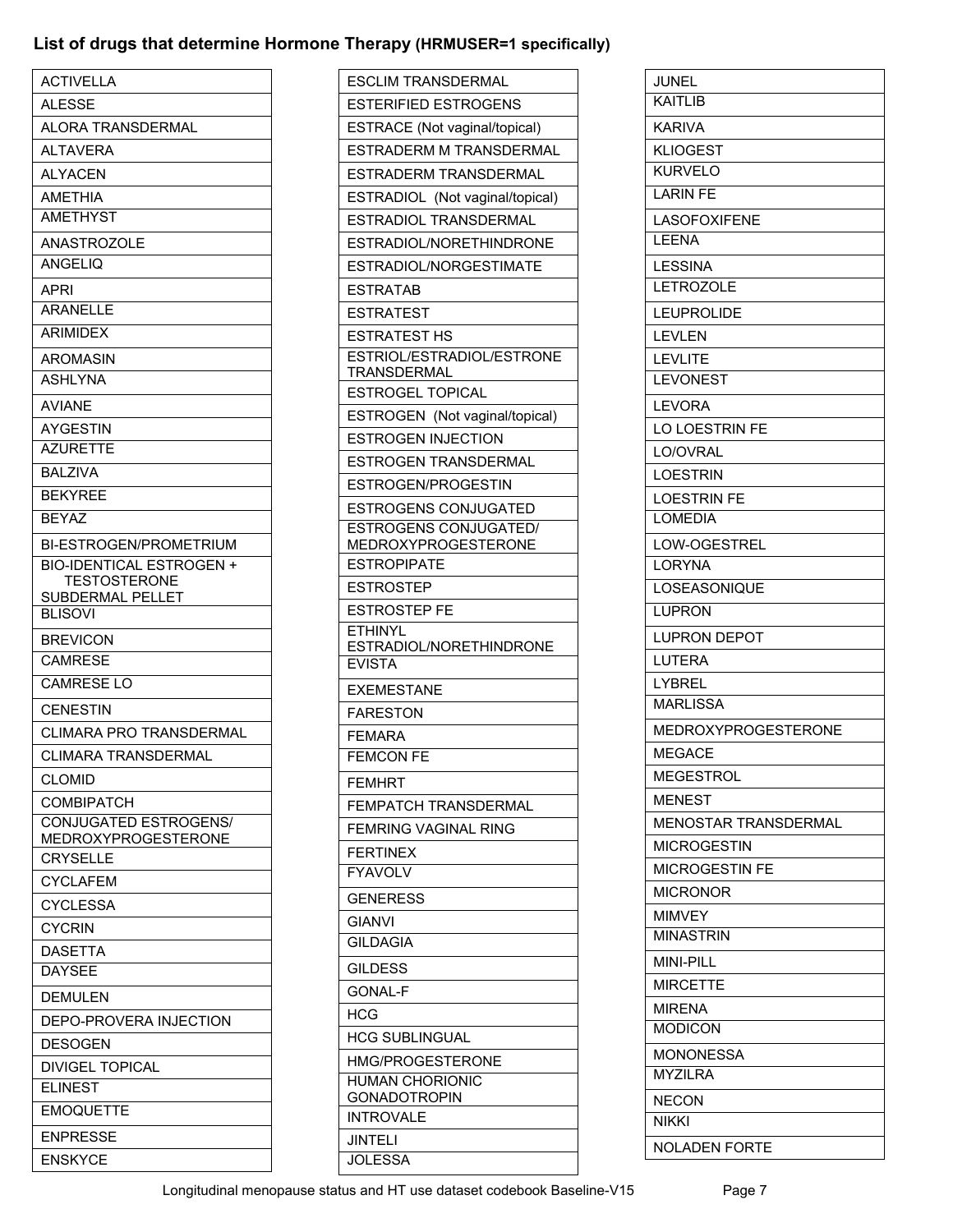| <b>NOLVADEX</b>                         |
|-----------------------------------------|
| <b>NORDETTE</b>                         |
| <b>NORFTHINDRONF</b>                    |
| <b>NORFTHINDRONF</b><br>ACETATE/ETHINYL |
| <b>NORGESTREL</b>                       |
| NORTRFI                                 |
| NUVARING VAGINAL RING                   |
| <b>NORINYL</b>                          |
| <b>OCELLA</b>                           |
| OGFN                                    |
| <b>OGESTREL</b>                         |
| ORESTRALYN                              |
| <b>ORSYTHIA</b>                         |
| ORTHO EVRA TRANSDERMAL                  |
| ORTHO-CYCLEN                            |
| ORTHO-CYCLEN 28                         |
| ORTHO-EST                               |
| ORTHO-NOVUM                             |
| ORTHO-NOVUM 1/50                        |
| ORTHO-PREFEST                           |
| ORTHO-TRICYCLEN                         |
| OVCON                                   |
| OVRAI                                   |
| OVRFTTF                                 |
| PHILITH                                 |

| <b>PIMTRFA</b>                 |
|--------------------------------|
| <b>PIRMELLA</b>                |
| <b>PORTIA</b>                  |
| <b>PREFEST</b>                 |
| PREMARIN (Not vaginal/topical) |
| <b>PREMPHASE</b>               |
| <b>PREMPRO</b>                 |
| <b>PREVIFEM</b>                |
| <b>PROFASI</b>                 |
| PROGESTERONE MICRONIZED        |
| PROGESTERONE SR                |
| PROGESTERONE (Not              |
| vaginal/topical)               |
| <b>PROMETRIUM</b>              |
| <b>PROVERA</b>                 |
| <b>QUARTETTE</b>               |
| <b>QUASENSE</b>                |
| <b>RALOXIFENE</b>              |
| <b>RFCI IPSFN</b>              |
| <b>SEASONALE</b>               |
| <b>SEASONIQUE</b>              |
| <b>SETLAKIN</b>                |
| SOPHIA-A (Japan V04 only)      |
| <b>SRONYX</b>                  |
| <b>SYEDA</b>                   |
| SYNAREL NASALSPRAY             |

| <b>SYNTEST DS</b>              |
|--------------------------------|
| <b>TARINA</b>                  |
| <b>TAMOXIFFN</b>               |
| TRI-FSTARYI I A                |
| <b>TRI-I INYAH</b>             |
| <b>TRI-I FGFST</b>             |
| <b>TRINFSSA</b>                |
| <b>TRIPHASIL</b>               |
| <b>TRI-PREVIFEM</b>            |
| <b>TRIVORA</b>                 |
| <b>VESTURA</b>                 |
| <b>VIORFIF</b>                 |
| <b>VIVELLE DOT TRANSDERMAL</b> |
| <b>VIVELLE TRANSDERMAL</b>     |
| <b>VYFFMIA</b>                 |
| <b>WFRA</b>                    |
| <b>XUI ANF</b>                 |
| YASMIN                         |
| YA7                            |
| <b>ZOLADEX</b>                 |
| <b>7ARAH</b>                   |
| <b>ZENCHENT</b>                |
| <b>ZEOSA</b>                   |
| <b>ZOVIA</b>                   |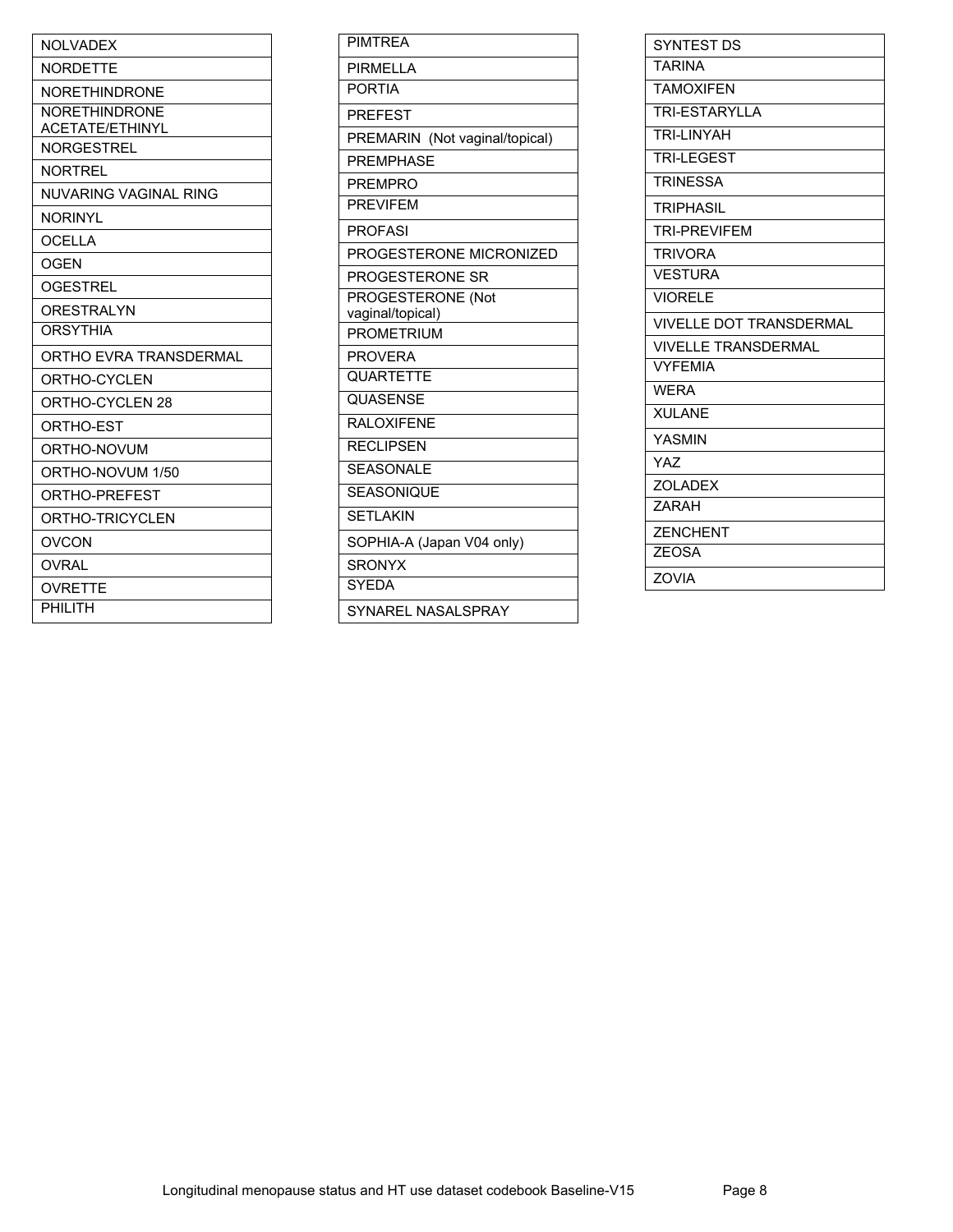## **SECTION V: Copy of the Data Collection Forms**

**VISITS 00 – 10** Questions B12-B17 shown below are taken from an Interview Visit for creating the hormone use variables **VISITS 00 – 13** Questions D4-D5 and E1-E4, and E6 were used in the creation of the variable MSTATUS. These same questions have been asked at all follow-up visits.

#### *NOTE:THESE QUESTIONS AT EACH VISIT ARE WHAT THE CREATED ARE BASED ON, THEY ARE NOT PROVIDED IN THIS DATASET. FOR MORE DETAILED INFORMATION, REFER TO EACH VISIT DATASET.*

|                                                          |                                                   |              |                | What is the name of<br>a.<br>the medication? | b.           | Have you been<br>C.<br>taking it during<br>the past month? | CHECK:       | <b>INTERVIEWER</b><br><b>MEDICATION</b>              |
|----------------------------------------------------------|---------------------------------------------------|--------------|----------------|----------------------------------------------|--------------|------------------------------------------------------------|--------------|------------------------------------------------------|
| <b>HORMONE QUESTIONS B12-17:</b>                         |                                                   |              |                |                                              |              | <b>VERIFIED FROM</b><br><b>CONTAINER LABEL?</b>            |              |                                                      |
|                                                          | Since your last study visit, have you taken       | <b>NO</b>    | <b>YES</b>     |                                              | <b>NO</b>    | <b>YES</b>                                                 | <b>NO</b>    | <b>YES</b>                                           |
| B12.                                                     | <b>Birth Control pills?</b><br>#BCP1              | 1(B13)       | $\overline{2}$ | #BCPEN1, #BCPMED1                            | $\mathbf{1}$ | $\overline{2}$                                             | $\mathbf{1}$ | $\overline{2}$                                       |
|                                                          | #BCP2                                             | 1            | $\overline{2}$ | #BCPEN2, #BCPMED2                            | $\mathbf{1}$ | #BCPTWI1<br>2<br>#BCPTWI2                                  | 1            | #BCPVER1<br>$\overline{2}$<br><b>#BCPVER2</b>        |
| B13.                                                     | Estrogen pills                                    | 1 (B14)      | $\overline{2}$ | #ESTREN1, #ESTRMD1                           | 1            | 2                                                          | 1            | $\overline{2}$                                       |
| (such as Premarin,<br><b>#ESTROG1</b><br><b>#ESTROG2</b> | Estrace, Ogen, etc)?                              | 1            | $\overline{2}$ | #ESTREN2, #ESTRMD2                           | 1            | <b>#ESTRTW1</b><br>2<br><b>#ESTRTW2</b>                    | 1            | <b>#ESTRVR1</b><br>2<br><b>#ESTRVR2</b>              |
| B14.                                                     | Estrogen by injection or<br>patch (such as        | 1            | $\overline{2}$ | #EINJEN1, #EINJMD1                           | 1            | $\overline{2}$                                             | 1            | $\overline{2}$                                       |
|                                                          | Estraderm)?<br><b>#ESTRNJ1</b><br><b>#ESTRNJ2</b> | 1            | $\overline{2}$ | #EINJEN2, #EINJMD2                           | 1            | <b>#EINJTW1</b><br>2<br>#EINJTW2                           | 1            | <b>#EINJVR1</b><br>$\overline{2}$<br><b>#EINJVR2</b> |
| B <sub>15</sub> .                                        | Combination<br>estrogen/progestin                 | 1            | $\overline{2}$ | #COMBEN1, #COMBMD1                           | 1            | $\overline{2}$<br>#COMBTW1                                 | 1            | $\overline{2}$<br>#COMBVR1                           |
|                                                          | (such as Premphase<br>or Prempro)?                |              |                |                                              | 1            | 2                                                          | 1            | $\overline{2}$                                       |
|                                                          | #COMBIN1<br>#COMBIN2                              | $\mathbf{1}$ | $\overline{2}$ | #COMBEN2, #COMBMD2                           |              | #COMBTW2                                                   |              | #COMBVR2                                             |
|                                                          |                                                   |              |                |                                              |              |                                                            |              |                                                      |
|                                                          | B16. Progestin pills<br>(such as Provera)?        | 1(B17)       | 2              | #PROGEN1, #PROGMD1                           | 1            | 2<br>#PROGTW1                                              | 1            | $\overline{2}$<br>#PROGVR1                           |
|                                                          | <b>#PROGES1</b><br><b>#PROGES2</b>                | $\mathbf{1}$ | $\overline{2}$ | #PROGEN2, #PROGMD2                           | $\mathbf{1}$ | 2<br>#PROGTW2                                              | 1            | 2<br>#PROGVR2                                        |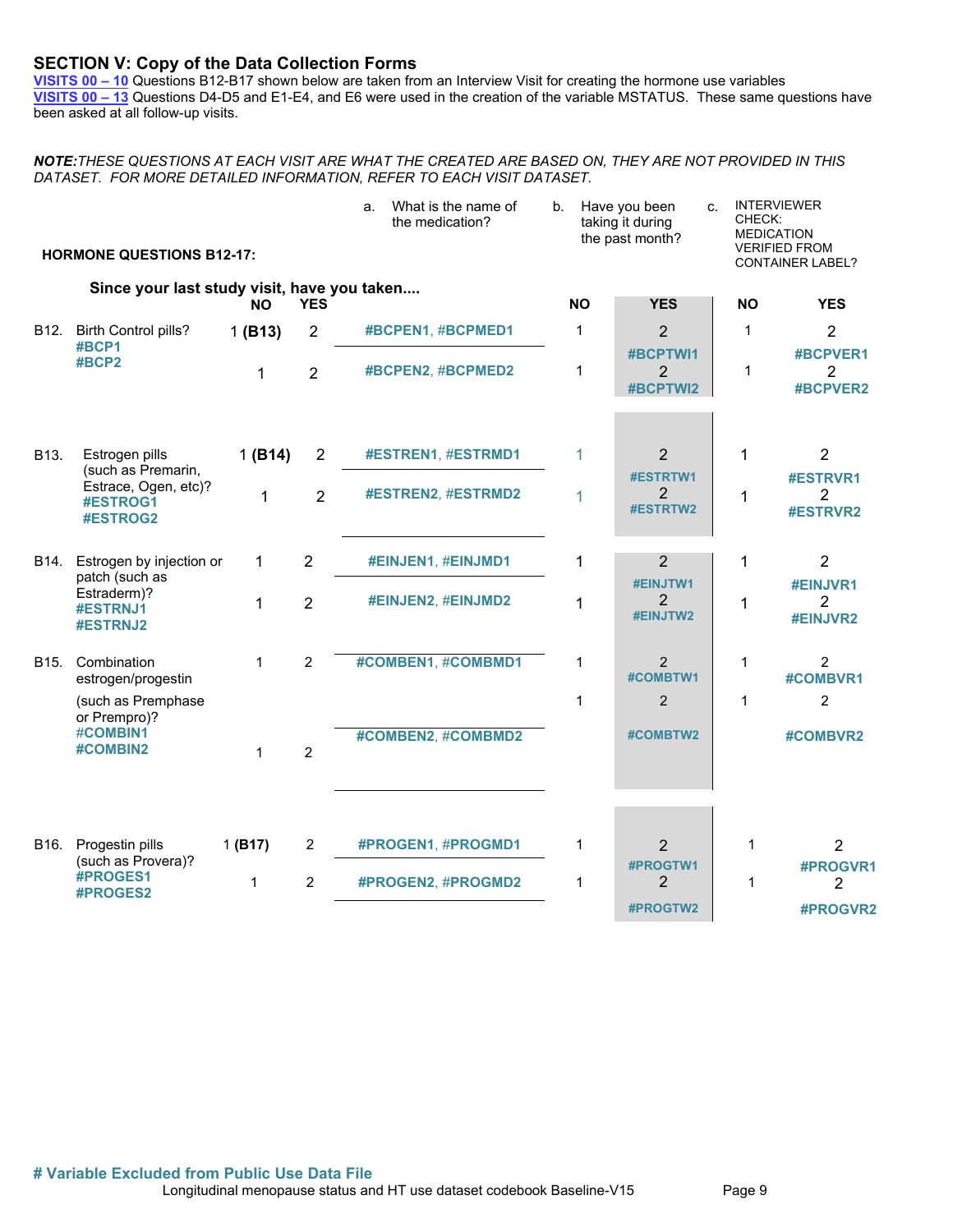|      |                                                                                                                                                                    |         | a.             | What is the name of<br>the medication? | b. | Have you been<br>taking it during the<br>past month? | C <sub>1</sub> | <b>INTERVIEWER</b><br>CHECK:<br><b>MEDICATION</b><br><b>VERIFIED FROM</b><br><b>CONTAINER</b><br>LABEL? |               |
|------|--------------------------------------------------------------------------------------------------------------------------------------------------------------------|---------|----------------|----------------------------------------|----|------------------------------------------------------|----------------|---------------------------------------------------------------------------------------------------------|---------------|
|      | Since your last study visit, have you taken                                                                                                                        | NO.     | <b>YES</b>     |                                        |    | <b>NO</b>                                            | <b>YES</b>     | <b>NO</b>                                                                                               | <b>YES</b>    |
| B17. | Any other prescription<br>hormones that I haven't<br>asked you about, for<br>example vaginal rings<br>(such as Femring),<br>progestin injections<br>(such as Depo- | #OHRM 1 | $\overline{2}$ | #OHRMED1                               |    | #OHRMMO1                                             | 2              | #OHRMVR1                                                                                                | 2             |
|      |                                                                                                                                                                    | #OHRM 2 | $\mathcal{P}$  | <b>#OHRMED2</b>                        |    | #OHRMMO2                                             | $\overline{2}$ | <b>#OHRMVR2</b>                                                                                         | 2             |
|      |                                                                                                                                                                    | #OHRM 3 | $\overline{2}$ | #OHRMED3                               |    | #OHRMMO3                                             | $\mathfrak{p}$ | #OHRMVR3                                                                                                | $\mathcal{P}$ |
|      | Provera),<br>estrogen/testosterone                                                                                                                                 | #OHRM 4 | $\overline{2}$ | #OHRMED4                               |    | #OHRMMO4                                             | $\mathcal{P}$  | #OHRMVR4                                                                                                | 2             |
|      | combinations (such as<br>Estratest), or vaginal<br>creams?                                                                                                         |         |                |                                        |    |                                                      |                |                                                                                                         |               |

|     | Since your last study visit, have you had any of the following surgeries or                                                 | <b>NO</b> | <b>YES</b> | <b>DON'T</b> |
|-----|-----------------------------------------------------------------------------------------------------------------------------|-----------|------------|--------------|
|     | procedures?                                                                                                                 |           |            | <b>KNOW</b>  |
| D4. | Hysterectomy (an operation to remove your uterus or womb)?                                                                  | 1(D5)     | 2          | -8 (D5)      |
|     | a. When was this performed? [PROMPT FOR YEAR EVEN IF<br>MONTH IS UNKNOWN. ENTER -9 IF MONTH IS UNKNOWN.]<br><b>#HYSTERE</b> |           |            |              |
|     | M<br>м<br><b>#HYSTERMO</b><br><b>#HYSTERYR</b><br><b>#HYSTDAT</b>                                                           |           |            |              |
|     | IF HYSTERECTOMY, COMPLETE "HYSTERECTOMY PARTICIPANT FORM" AT END OF INTERVIEW.                                              |           |            |              |
| D5. | Did you have one or both ovaries removed (an oophorectomy)?<br>#OOPHORE                                                     | 1(D6)     | 2          | -8 (D6)      |
|     | a. Was one ovary removed or were both ovaries removed?                                                                      |           |            |              |
|     |                                                                                                                             |           |            |              |

 $\mathbf{I}$ 

#**ONEOVAR**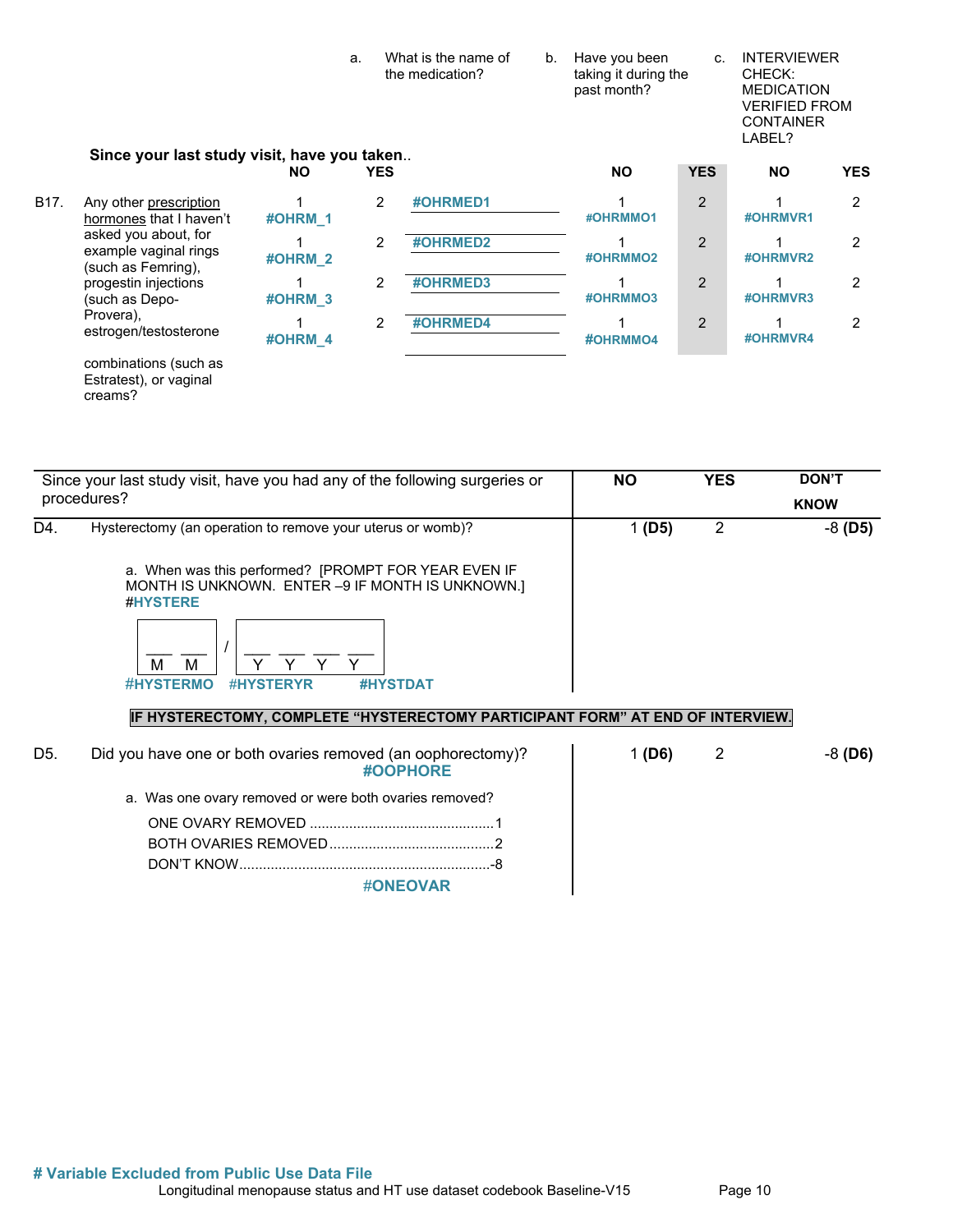| Now I would like to ask you about your menstrual periods.<br>Did you have any menstrual bleeding since your last study visit?<br>E1.                                                                                                                                                                              | <b>#BLEEDNG</b> |
|-------------------------------------------------------------------------------------------------------------------------------------------------------------------------------------------------------------------------------------------------------------------------------------------------------------------|-----------------|
|                                                                                                                                                                                                                                                                                                                   |                 |
|                                                                                                                                                                                                                                                                                                                   | (EE)            |
|                                                                                                                                                                                                                                                                                                                   |                 |
| E <sub>2</sub> .<br>Did you have any menstrual bleeding in the last 3 months?                                                                                                                                                                                                                                     | <b>#BLD3MON</b> |
|                                                                                                                                                                                                                                                                                                                   |                 |
|                                                                                                                                                                                                                                                                                                                   |                 |
| What was the date that you started your most recent menstrual bleeding? [PROMPT FOR MONTH AND<br>E3.<br>YEAR, EVEN IF DAY IS UNKNOWN. ENTER -8 FOR DAY FIELD IF UNKNOWN<br>$\sqrt{2}$<br>$\overline{Y}$ $\overline{Y}$ $\overline{Y}$<br>D.<br>D<br>M<br>М<br><b>#BLEEDAY</b><br><b>#BLEEMO</b><br><b>#BLEEYR</b> | LMPDAY          |
| For the next two questions, I would like to ask you to think about your periods since your last study visit, during times                                                                                                                                                                                         |                 |
| when you were not using birth control pills or other hormone medications.                                                                                                                                                                                                                                         |                 |
| Which of the following best describes your menstrual periods since your last study visit? Have they:<br>E4.                                                                                                                                                                                                       |                 |
| [HAND RESPONDENT CARD "E"]                                                                                                                                                                                                                                                                                        | <b>#DESCPER</b> |
|                                                                                                                                                                                                                                                                                                                   |                 |
|                                                                                                                                                                                                                                                                                                                   |                 |
|                                                                                                                                                                                                                                                                                                                   |                 |
|                                                                                                                                                                                                                                                                                                                   |                 |
|                                                                                                                                                                                                                                                                                                                   |                 |
|                                                                                                                                                                                                                                                                                                                   |                 |
|                                                                                                                                                                                                                                                                                                                   | (EE)            |
| E6.<br>Since your last study visit, have you been pregnant? Please include live births, stillbirths, abortions,                                                                                                                                                                                                   |                 |
| miscarriages, tubal or ectopic pregnancies.                                                                                                                                                                                                                                                                       | <b>#PRGNANT</b> |

NO .............................................................................................................1 **(F1)**

YES ...........................................................................................................2

| # Variable Excluded from Public Use Data File                          |         |
|------------------------------------------------------------------------|---------|
| Longitudinal menopause status and HT use dataset codebook Baseline-V15 | Page 11 |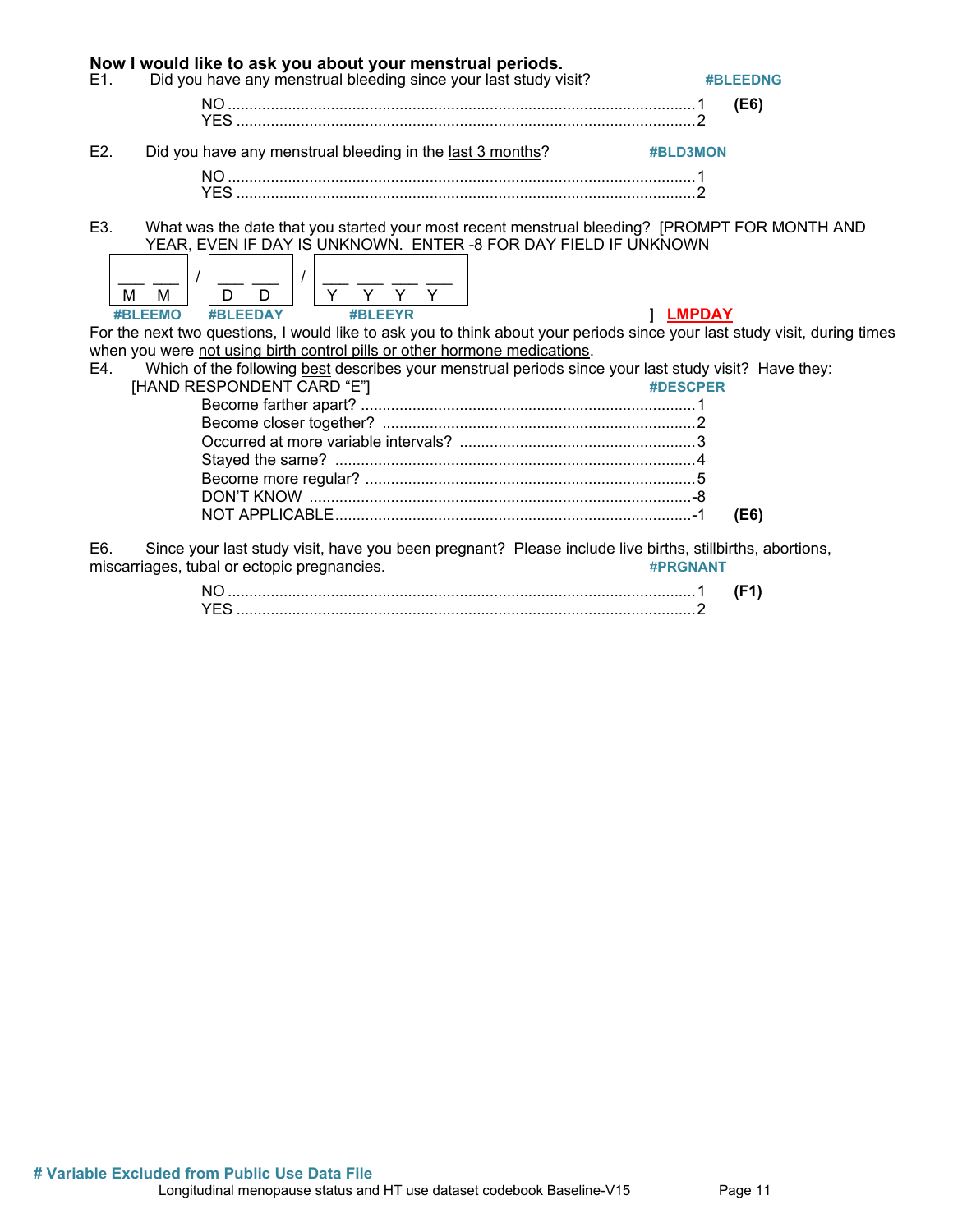**VISIT 11** 

Questions B11-B16 shown below are taken from the **interim contact Visit 11 Interview** for creating the hormone use variable.

*Please note that interim contact visit 11 asked the questions in a more abbreviated manner, so the code used is provided in this documentation separately.*

|      |                                                                                                                                                                                                                  | a. Have you taken<br>this medication? |  |              |          | b. If yes, have you been taking<br>it during the past month? |              |                              |
|------|------------------------------------------------------------------------------------------------------------------------------------------------------------------------------------------------------------------|---------------------------------------|--|--------------|----------|--------------------------------------------------------------|--------------|------------------------------|
|      | Since your last study visit, did you take                                                                                                                                                                        |                                       |  | NO           |          | <b>YES</b>                                                   | NO           | <b>YES</b>                   |
| B11. | Birth Control pills?                                                                                                                                                                                             | <b>#BCP111</b>                        |  |              | 1 (B12)  | 2                                                            | $\mathbf{1}$ | #BCPM0111<br>$\overline{2}$  |
| B12. | Estrogen pills (such as Premarin, Estrace,<br>Ogen, etc)?                                                                                                                                                        | #ESTROG111                            |  | $\mathbf{1}$ | (B13)    | 2                                                            | $\mathbf{1}$ | #ESTRMO111<br>$\overline{2}$ |
| B13. | Estrogen by injection or patch (such as<br>Estraderm)?                                                                                                                                                           | <b>#ESTRNJ111</b>                     |  |              | (B14)    | 2                                                            | $\mathbf{1}$ | #EINJMO111<br>$\overline{2}$ |
| B14. | Combination estrogen/progestin (such as<br>Premphase or Prempro)?                                                                                                                                                | #COMBIN111                            |  | $\mathbf{1}$ | (B15)    | $\overline{2}$                                               | $\mathbf{1}$ | #COMBMO111<br>2              |
| B15. | Progestin pills (such as Provera)?                                                                                                                                                                               | #PROGES111                            |  |              | (B16)    | 2                                                            | $\mathbf{1}$ | #PROGMO111<br>2              |
| B16. | Any other prescription hormones, for example<br>vaginal rings (such as Femring), progestin<br>injections (such as Depo-Provera),<br>estrogen/testosterone combinations (such as<br>Estratest), or vaginal creams | #OHRM 111                             |  |              | 1 $(C1)$ | 2                                                            | $\mathbf{1}$ | #OHRMMO111<br>$\overline{2}$ |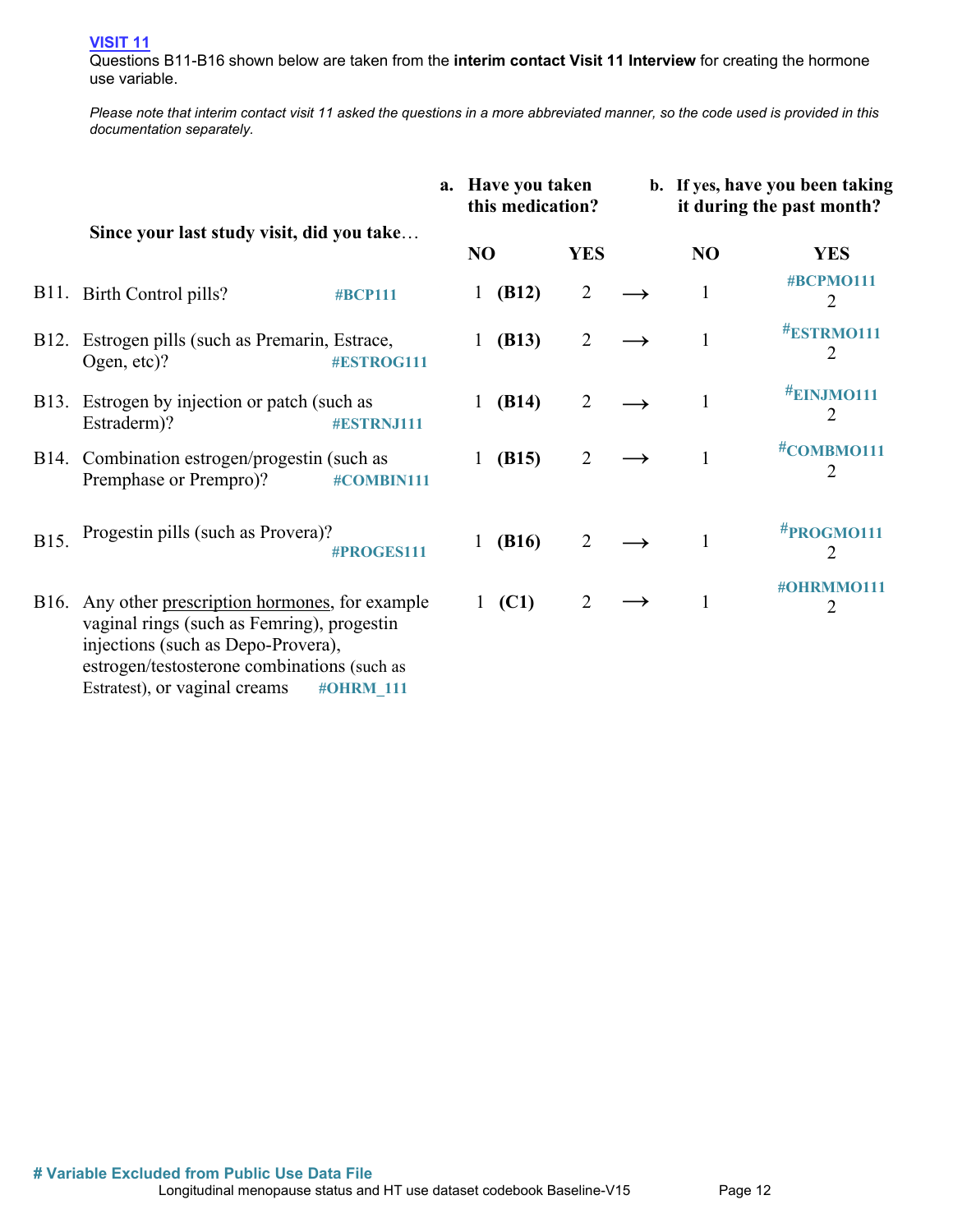## RX/OTC/VITAMIN/SUPPLEMENT MEDICATION FORM

## **INTERVIEWER-ADMINISTERED ANNUAL FOLLOW-UP FORM**

*Study of Women's Health Across the Nation*

## ABBREVIATED HERE TO INCLUDE ONLY PERTINENT QUESTIONS:

|                   | Since your last study visit                                                                                                                                                                                                                   |                | N <sub>O</sub> | <b>YES</b>                  | <b>DON'T</b><br><b>KNOW</b> |
|-------------------|-----------------------------------------------------------------------------------------------------------------------------------------------------------------------------------------------------------------------------------------------|----------------|----------------|-----------------------------|-----------------------------|
| B14.              | Birth Control pills?                                                                                                                                                                                                                          | <b>#BCP112</b> |                |                             | -8                          |
| B15.              | Estrogen pills (such as Premarin, Estrace, Ogen, etc)? #ESTROG112                                                                                                                                                                             |                |                | 2                           | $-8$                        |
| B <sub>16</sub> . | Estrogen by injection or patch (such as Estraderm)?                                                                                                                                                                                           | #ESTRNJ112     |                | $\mathcal{D}_{\mathcal{L}}$ | $-8$                        |
| B17.              | Combination estrogen/progestin (such as Premphase or Prempro)?                                                                                                                                                                                | #COMBIN112     |                | 2                           | -8                          |
| B18.              | Progestin pills (such as Provera)?                                                                                                                                                                                                            | #PROGES112     |                | $\mathcal{D}_{\mathcal{L}}$ | -8                          |
| B19.              | Any other prescription hormones that I haven't asked you about, for<br>example vaginal rings (such as Femring), progestin injections (such as<br>Depo-Provera), estrogen/testosterone combinations (such as Estratest), or<br>vaginal creams? |                | 2              | -8                          |                             |

## **IF PARTICIPANT REPORTED TAKING ANY HORMONES SINCE HER LAST STUDY VISIT (THAT IS, "YES" TO ANY OF B14 - 19), ASK B22, OTHERWISE GO TO Q B23 ON PAGE 4.)**

B22. **Since your last study visit**, were you taking some hormones and then stopped taking them? **#STOPHOR12**

| N۱ | (B23, PAGE 4) |
|----|---------------|
|    |               |

B22.1 In what month and year did you last take hormones? **#HORMMO12** / **#HORMYR12 #HORMDAT12**



[PROMPT FOR YEAR EVEN IF MONTH IS UNKNOWN. ENTER –8 IF MONTH IS UNKNOWN.]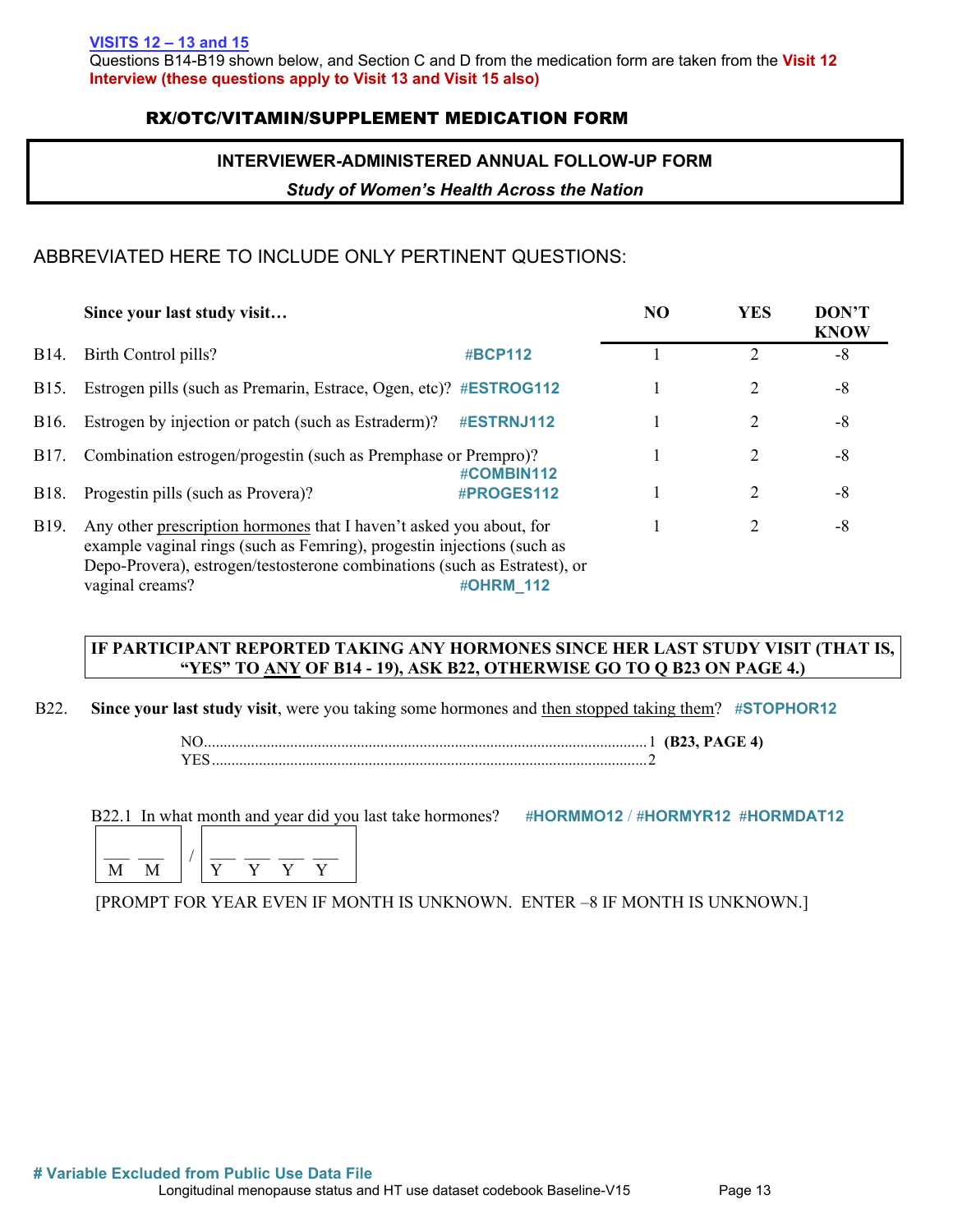## RX/OTC/VITAMIN/SUPPLEMENT MEDICATION FORM

## **INTERVIEWER-ADMINISTERED ANNUAL FOLLOW-UP FORM**

## *Study of Women's Health Across the Nation*

## ABBREVIATED HERE TO INCLUDE ONLY PERTINENT QUESTIONS:

## **SECTION B. RX/OTC MEDICATIONS SINCE LAST STUDY VISIT**

**We last interviewed you on [DATE]. We would like to ask you questions about what's happened to you since then.** 

I would like to begin the interview by asking you some questions about prescribed and over - the - counter (OTC) medications.

I will start by asking about any pills or medicines, including patches, suppositories, injections, creams and ointments which are prescribed by your doctor or other health care provider that you have taken **since your last study visit**.

|                   | Since your last study visit                                                                                                                                                                                                                   |                  | N <sub>O</sub> | <b>YES</b> | <b>DON'T</b><br><b>KNOW</b> |  |
|-------------------|-----------------------------------------------------------------------------------------------------------------------------------------------------------------------------------------------------------------------------------------------|------------------|----------------|------------|-----------------------------|--|
| B14.              | Birth Control pills?                                                                                                                                                                                                                          | #BCP1            |                |            | $-8$                        |  |
| B <sub>15</sub> . | Estrogen pills (such as Premarin, Estrace, Ogen, etc)?                                                                                                                                                                                        | <b>#ESTROGN1</b> |                | 2          | $-8$                        |  |
| B16.              | Estrogen by injection or patch (such as Estraderm)? #ESTRINJ1                                                                                                                                                                                 |                  | 2              | $-8$       |                             |  |
|                   | B17. Combination estrogen/progestin (such as Premphase or Prempro)?                                                                                                                                                                           |                  | 2              | $-8$       |                             |  |
| B18.              | Progestin pills (such as Provera)?                                                                                                                                                                                                            | #PROGEST1        |                | 2          | $-8$                        |  |
| B19.              | Any other prescription hormones that I haven't asked you about, for<br>example vaginal rings (such as Femring), progestin injections (such as<br>Depo-Provera), estrogen/testosterone combinations (such as Estratest), or<br>vaginal creams? |                  | 2              | $-8$       |                             |  |

## **IF RESPONDENT HAS TAKEN ANY HORMONES (IF YES TO ANY OF B15 - 19) ASK B20, OTHERWISE GO TO Q B22.**

B20. Were you using any prescription medications containing estrogen or progestin **at the time of your last study visit**?  **#ESTLASTV**

| NO. |  |
|-----|--|
|     |  |
|     |  |

## **IF PARTICIPANT REPORTED TAKING ANY HORMONES SINCE HER LAST STUDY VISIT (THAT IS, "YES" TO ANY OF B15 - 19), ASK B22, OTHERWISE GO TO Q B23 ON PAGE 4.)**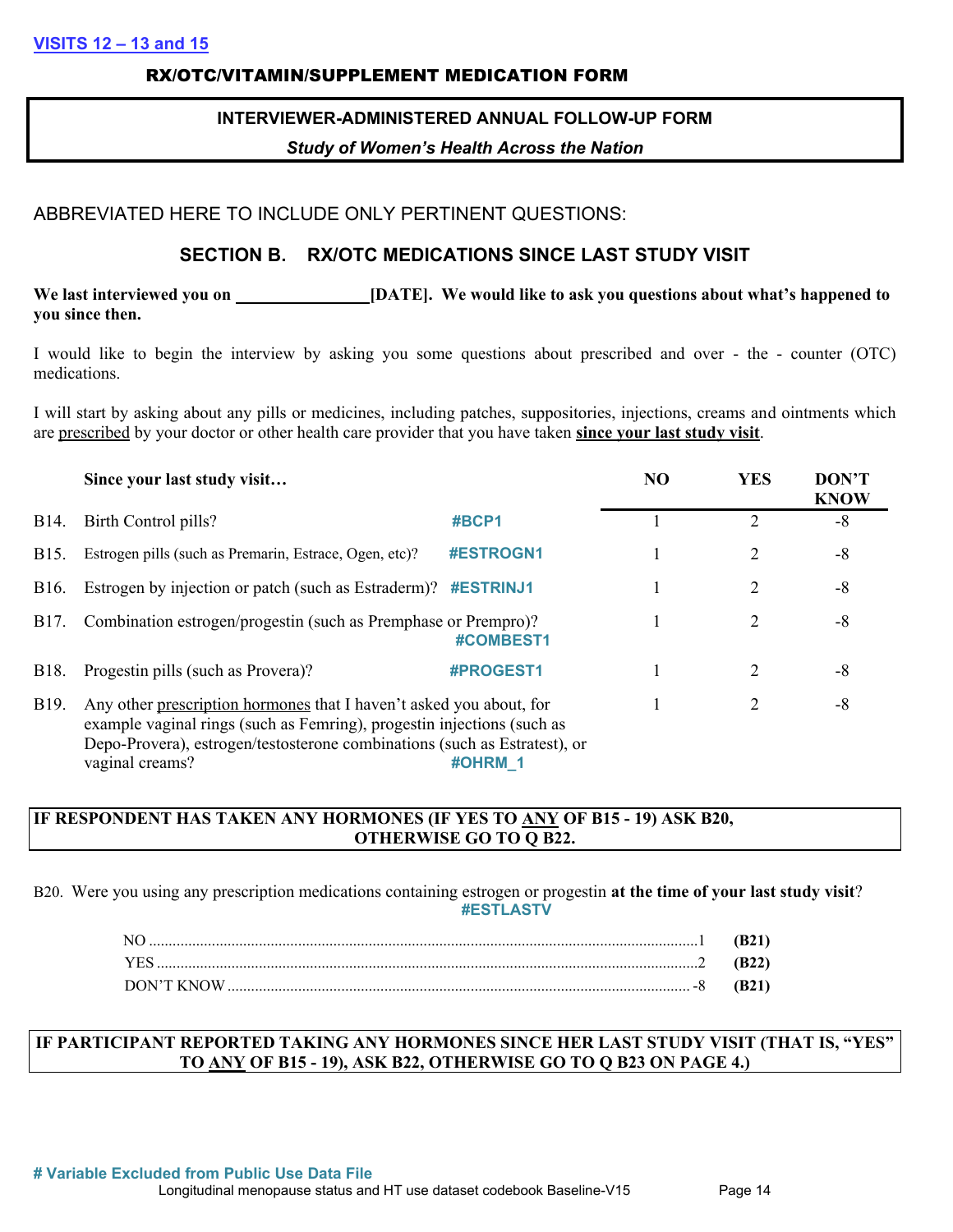## **VISITS 12 – 13**

B22. **Since your last study visit**, were you taking some hormones and then stopped taking them? **#STOPHORM**

NO.................................................................................................................1 **(B23, PAGE 4)** YES...............................................................................................................2

B22.1 In what month and year did you last take hormones? **#HORMMO** / **#HORMYR**



[PROMPT FOR YEAR EVEN IF MONTH IS UNKNOWN. ENTER –8 IF MONTH IS UNKNOWN.]

B23. **Since your last study visit**, did you take any medications that are administered **only once or twice per year**? (CIRCLE ONE.) **#MEDSONCE**

B24. **In the past three months**, have you used any prescription or over the counter medications including supplements, vitamins, pain medications, laxatives, cold medications, cough medications, stomach medications, and ointments or salves? (CIRCLE ONE.) **#RXOTC3MO**

## **IF PARTICIPANT REPORTED "YES" to B23 or B24,**

- **RECORD ALL RX and SELECTED NON-RX MEDICATIONS (Page 8) ON "RX/SELECTED Non-Rx Medication Data Collection Sheet" (SECTION C)**
- **RECORD ALL OTHER OTC/VITAMINS/SUPPLEMENTS PRODUCTS ON "Over-the-Counter (OTC) / VITAMIN/Dietary SUPPLEMENT (Non Prescription) Products Data Collection Sheet" (SECTION D)**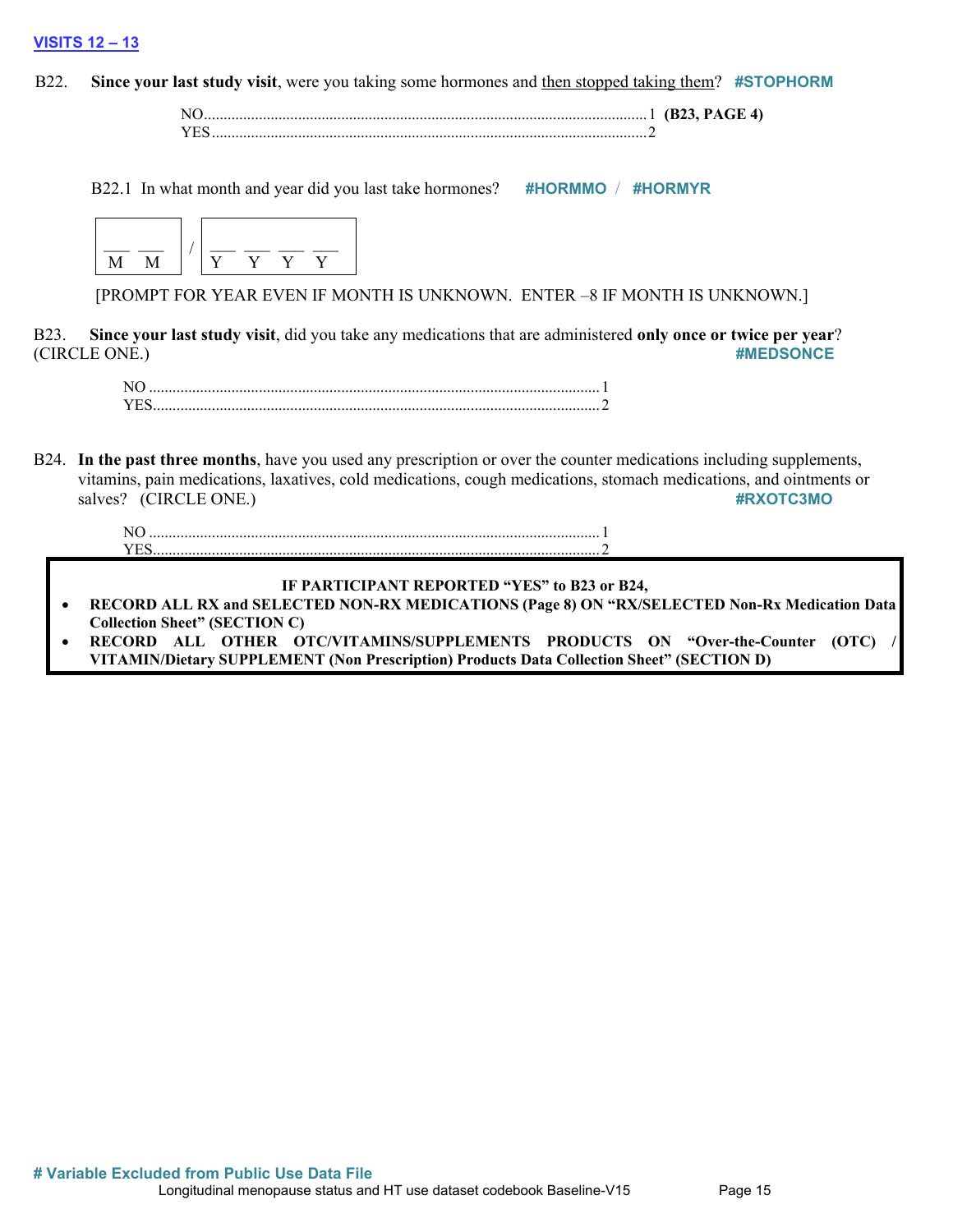|  |  |  |  | VISIT 15 only - B22 asked in the Interview, and B1-B5 asked on a separate bleed form for women still menstruating |  |  |  |  |  |
|--|--|--|--|-------------------------------------------------------------------------------------------------------------------|--|--|--|--|--|
|--|--|--|--|-------------------------------------------------------------------------------------------------------------------|--|--|--|--|--|

B22. You reported taking hormones. Have you taken any hormones in the past month? **#MONHORM**

|  |  |  |  |  |  |  |  |  |  | B22.1. In what month and year did you last take hormones? |  |
|--|--|--|--|--|--|--|--|--|--|-----------------------------------------------------------|--|
|--|--|--|--|--|--|--|--|--|--|-----------------------------------------------------------|--|

| #HORMMO / | <b>#HORMYR</b> |  |  |  |
|-----------|----------------|--|--|--|
| NЛ        |                |  |  |  |

[PROMPT FOR YEAR EVEN IF MONTH IS UNKNOWN. ENTER –8 IF MONTH IS UNKNOWN] **Bleed Form**

**We last interviewed you on [DATE]. According to our study records, you were not yet postmenopausal (by that, we mean that you had not yet gone 12 months without bleeding). The next questions are about your menstrual periods since [DATE].** 

**Now I would like to ask you about your menstrual periods.**

B1. Did you have any menstrual bleeding since  $\Box$  [DATE]?

**#BLEEDNG** NO ..........................................................................................................................1 **(END)** YES ........................................................................................................................2

B2. Did you have any menstrual bleeding in the last **3 months**? **#BLD3MON**

B3. What was the date that you started your most recent menstrual bleeding? [PROMPT FOR MONTH AND YEAR, EVEN IF DAY IS UNKNOWN. ENTER -8 FOR DAY FIELD IF UNKNOWN.]

**For the next two questions, I would like to ask you to think about your periods since \_\_\_\_\_\_\_\_\_\_\_ [DATE], during times when you were not using birth control pills or other hormone medications.**

| B4. Which of the following <u>best</u> describes your menstrual periods <b>since</b> |                 | $[DATE]$ ? |
|--------------------------------------------------------------------------------------|-----------------|------------|
| Have they [HAND RESPONDENT CARD "H."]                                                | <b>#DESCPER</b> |            |
|                                                                                      |                 |            |
|                                                                                      |                 |            |
|                                                                                      |                 |            |
|                                                                                      |                 |            |
|                                                                                      |                 |            |
|                                                                                      |                 |            |
|                                                                                      |                 |            |

B5. A menstrual cycle is the period of time from the beginning of bleeding from one menstrual period to the beginning of bleeding of the next menstrual period. Since your last study visit, what was the usual length of your menstrual cycles?

| #LENGCYC |
|----------|
|          |
|          |
|          |
|          |
|          |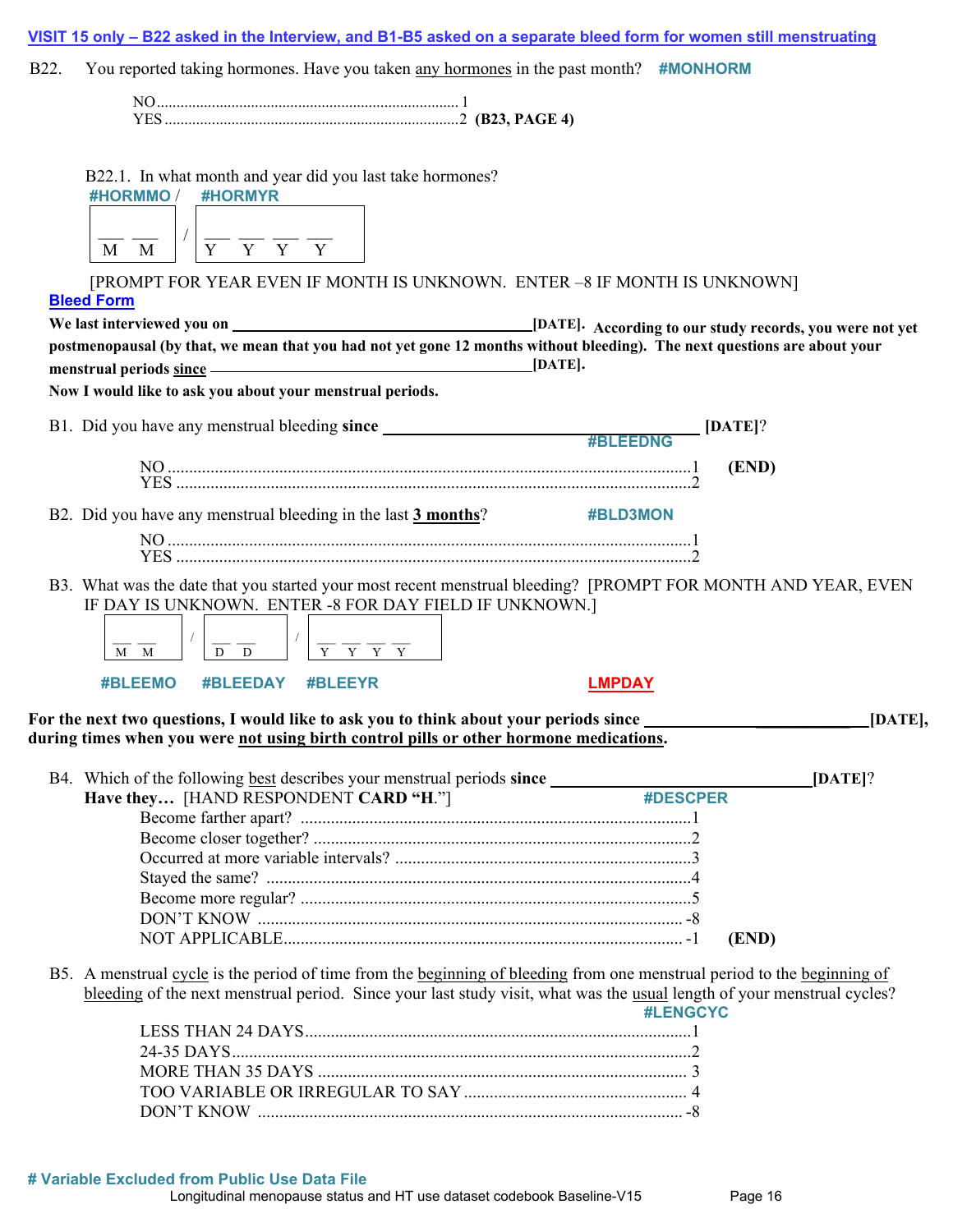## **SECTION C. SWAN RX/selected Non-Rx Medication Data Collection Sheet**

| #_#MEDNUM_<br>Route*<br><b>Medication Name</b>                                                                      |                                              | <b>Medication Details</b><br>Dosage Form**<br>Strength<br><b>Strength</b><br>Unit |                        | <b>V12-13 only</b><br>Dose - Quantity<br>(how many times taken/time unit)<br><b>Time Unit</b><br>#                         |                 | <b>V12-13 only</b><br>Dose - Duration<br>(for how long)<br>#<br><b>Time Unit</b> |                |                                      |
|---------------------------------------------------------------------------------------------------------------------|----------------------------------------------|-----------------------------------------------------------------------------------|------------------------|----------------------------------------------------------------------------------------------------------------------------|-----------------|----------------------------------------------------------------------------------|----------------|--------------------------------------|
| <b>#MEDNAME</b>                                                                                                     | #MEDROA____#DOSEFORM                         | <b>V12-13 only</b>                                                                | #MEDSTREN              | <b>#MEDUNIT</b>                                                                                                            | <b>#FREQNUM</b> | <b>#FREQTIME</b><br>D W M Y<br>Other, specify:<br><b>#FREQTIMS</b>               | <b>#DURNUM</b> | W M Y O NA<br>D<br><b>#DURTIME</b>   |
|                                                                                                                     |                                              |                                                                                   |                        |                                                                                                                            |                 |                                                                                  |                | <b>Collect at time of blood draw</b> |
| <b>RX Status:</b><br>Written Rx<br>2 OTC/self<br>3 OTC/doctor<br><b>Other</b><br>$(V15 \text{ only})$<br>-8 Unknown | PRN?<br>No.<br>Yes<br>$\overline{2}$<br>#PRN | No.<br>$\overline{2}$<br>Yes<br><b>#MEDVCONT</b>                                  | Verified by container? | <b>Currently using</b><br>medication?<br>No<br>Yes<br>2<br>New since interview3<br>$(V15 \text{ only})$<br><b>#MEDCURR</b> |                 | No1<br>Yes 2<br>No Blood Draw 3<br>#MED24HR                                      |                | Taken within 24 hours of blood draw? |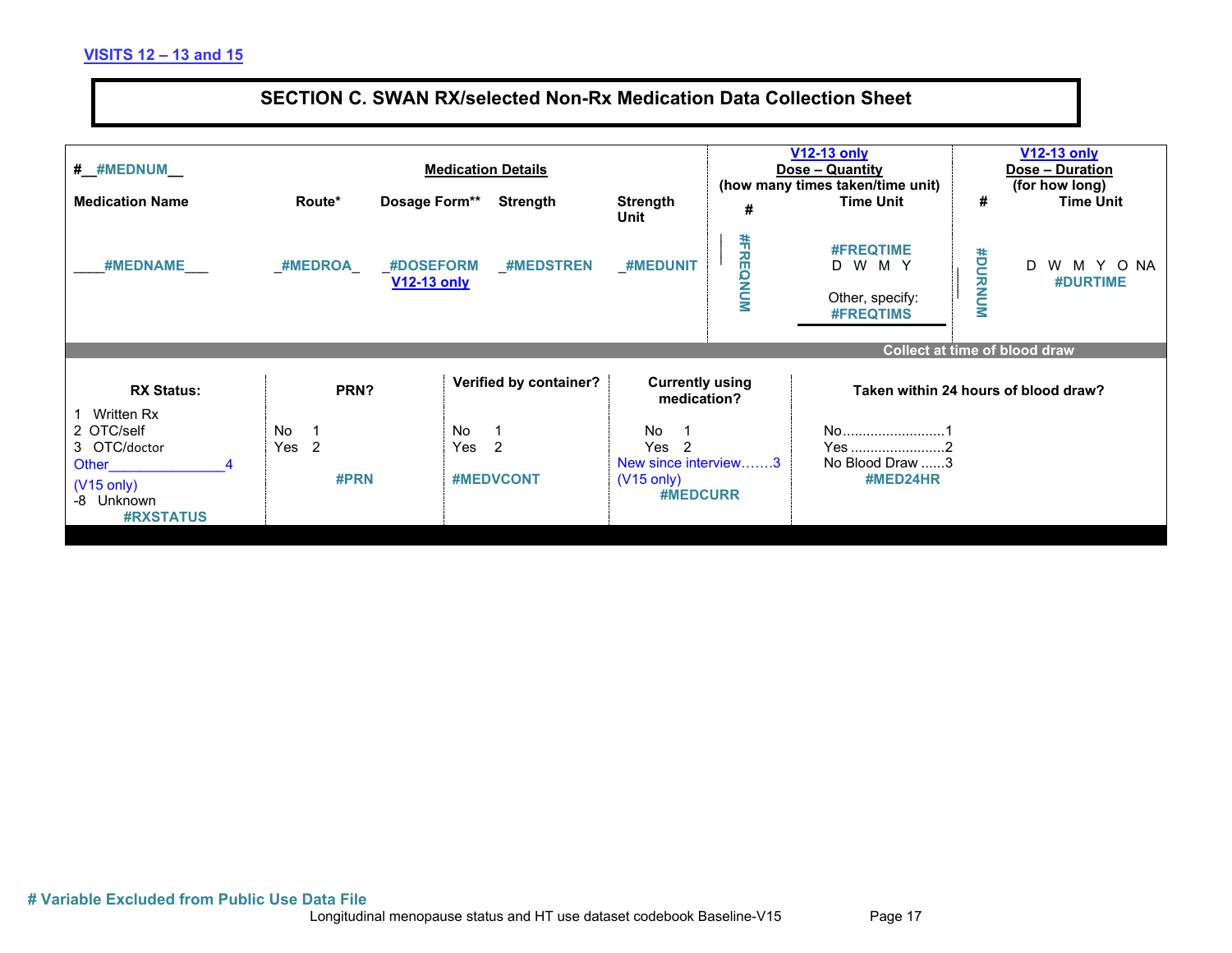## **VISIT 14**

Questions C2-C3 shown below are taken from the **interim contact Visit 14 Interview** for creating the MSTATUS variable. These questions are asked in a more abbreviated manner than prior follow-up visits. Questions not asked by Los Angeles (site 15) are indicated in **green**. Note: Los Angeles participants were asked the hysterectomy and oophorectomy questions on the bleeding pattern form only (next page), and not on the interim form.

C2. **Since your last study visit,** have you had a hysterectomy (an operation to remove your uterus or womb)? (CIRCLE ONE RESPONSE.) **#HYSTERE14** *(Los Angeles asked on bleeding pattern form)*

|      | N٥                                                                                       |                            | (GOTO C3)             |                                           |
|------|------------------------------------------------------------------------------------------|----------------------------|-----------------------|-------------------------------------------|
|      | Yes…                                                                                     |                            |                       |                                           |
| C2a. | <b>If YES</b> , please give date of the<br>hysterectomy:<br>(CHECK BOX IF DATE UNKNOWN.) | <b>#HYSTERMO</b><br>M<br>M | # HYSTERYR<br>Y Y Y Y | #HYSTDAT14<br>Don't<br>Know $(-8)$ $\Box$ |

C3. **Since your last study visit**, did you have one or both ovaries removed (an oophorectomy)? (CIRCLE ONE RESPONSE.)

 **#OOPHORE14***(Los Angeles asked on bleeding pattern form)*

| C3a. Was one ovary removed or were both ovaries removed? #ONEOVAR14 |  |
|---------------------------------------------------------------------|--|

**Note: The time frame of the 'past two weeks' differs from what was asked at other visits (since your last study visit).** 

**Los Angeles did collect hormone use since your last study visit using five hormone questions. (see below)**

## **The following question about hormone therapy refers to the past two weeks**.

F1. **During the past 2 weeks**, have you used prescription hormone therapy (such as, estrogen, estrogen/progesterone pill or patch)? (CIRCLE ONE RESPONSE.) **#RXHRT2W14**

No .......................................................................... 1 **(END)** Yes ......................................................................... 2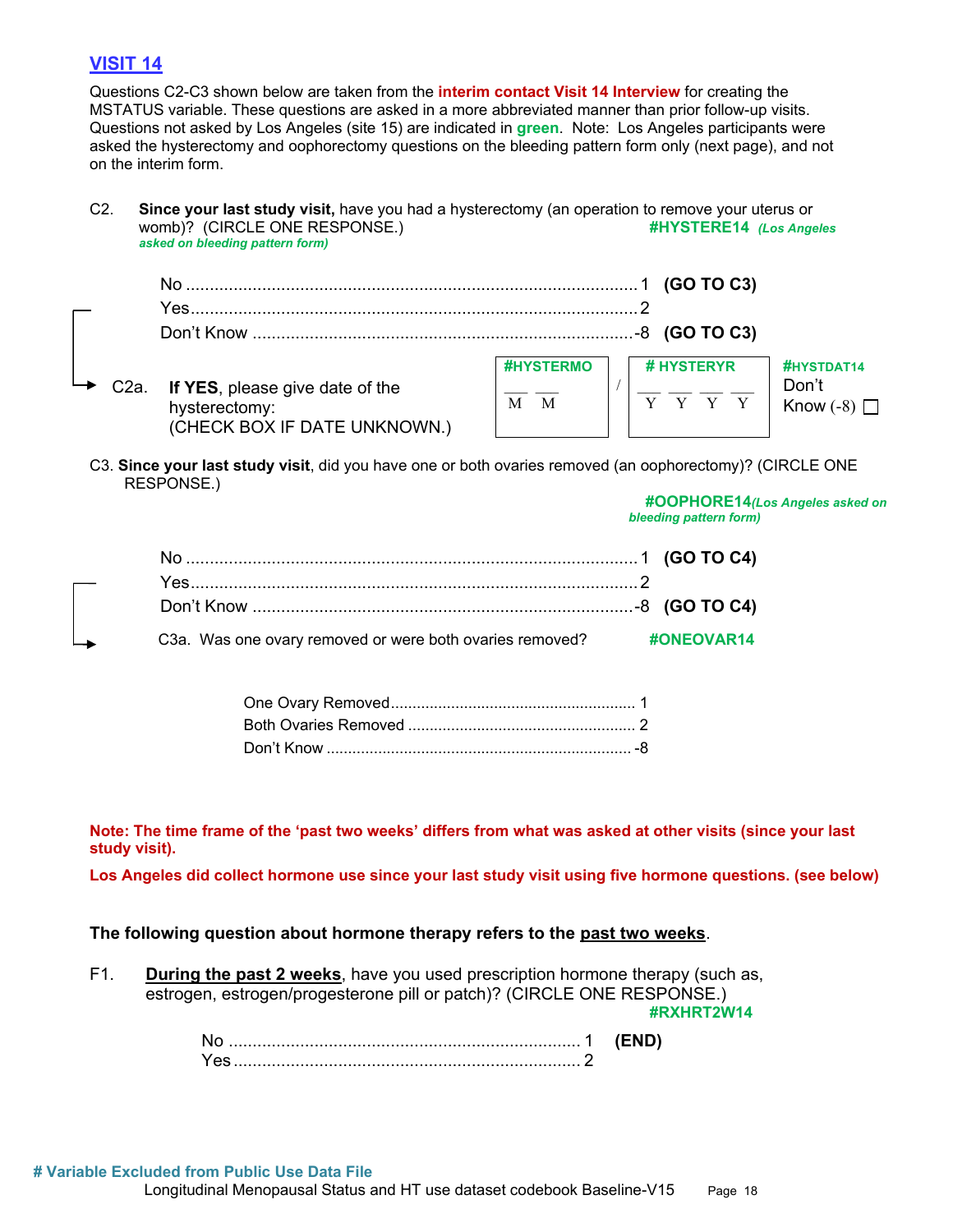**At your last SWAN visit ( ), according to our study records, you were not yet postmenopausal (by that, we mean that you had not yet gone 12 months without bleeding). We would like to update your menopause stage by asking you a familiar series of questions about your bleeding patterns. The next questions are about your menstrual periods since your last study visit.**

| B1. Please enter today's date:<br>M                                         | $\frac{1}{M}$ $\frac{1}{D}$ $\frac{1}{D}$ $\frac{1}{N}$ $\frac{1}{N}$ $\frac{1}{N}$ $\frac{1}{N}$ $\frac{1}{N}$ |
|-----------------------------------------------------------------------------|-----------------------------------------------------------------------------------------------------------------|
|                                                                             | B2. Did you have any menstrual bleeding since your last study visit? (CIRCLE ONE RESPONSE.)<br>#BLEEDNG14       |
|                                                                             |                                                                                                                 |
|                                                                             |                                                                                                                 |
|                                                                             | B3. Did you have any menstrual bleeding in the last 3 months? (CIRCLE ONE RESPONSE.)<br>#BLD3MON14              |
| Yes                                                                         |                                                                                                                 |
| B4. What was the date that you started your most recent menstrual bleeding? |                                                                                                                 |
| Y Y Y<br>D<br>D<br>M<br>M                                                   | <b>IF YOU DO NOT KNOW THE EXACT</b><br>DAY, ENTER THE MONTH AND<br>YEAR.]                                       |
|                                                                             |                                                                                                                 |

**For the next two questions, we would like to ask you to think about your periods since your last study visit, during times when you were not using birth control pills or other hormone medications.**

B5. Which of the following best describes your menstrual periods **since your last study visit**? Have they:

(CIRCLE ONE RESPONSE.) **#DESCPER14**